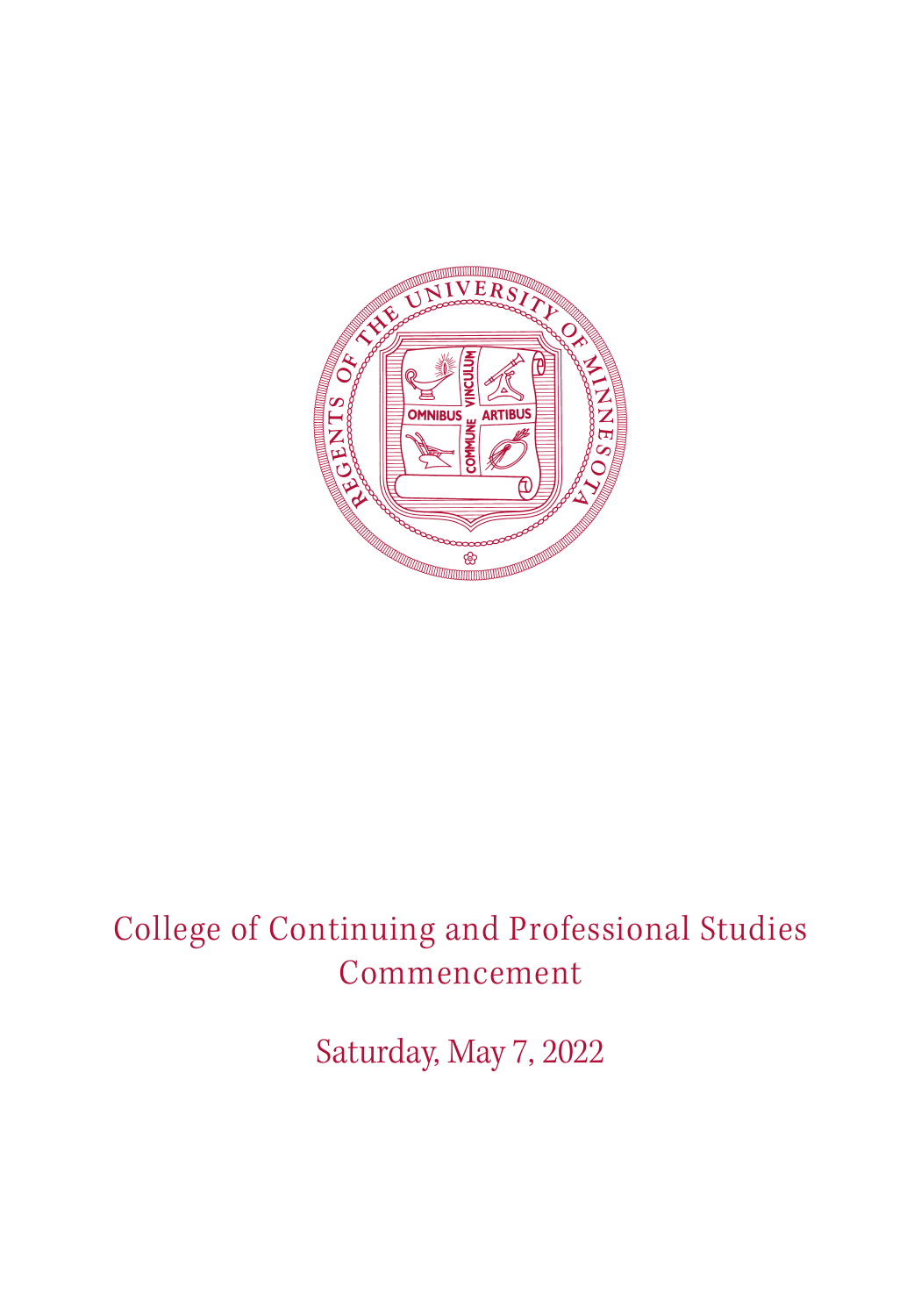## College of Continuing and Professional Studies Commencement

Saturday, May 7, 2022 10 a.m.

Northrop University of Minnesota Twin Cities Campus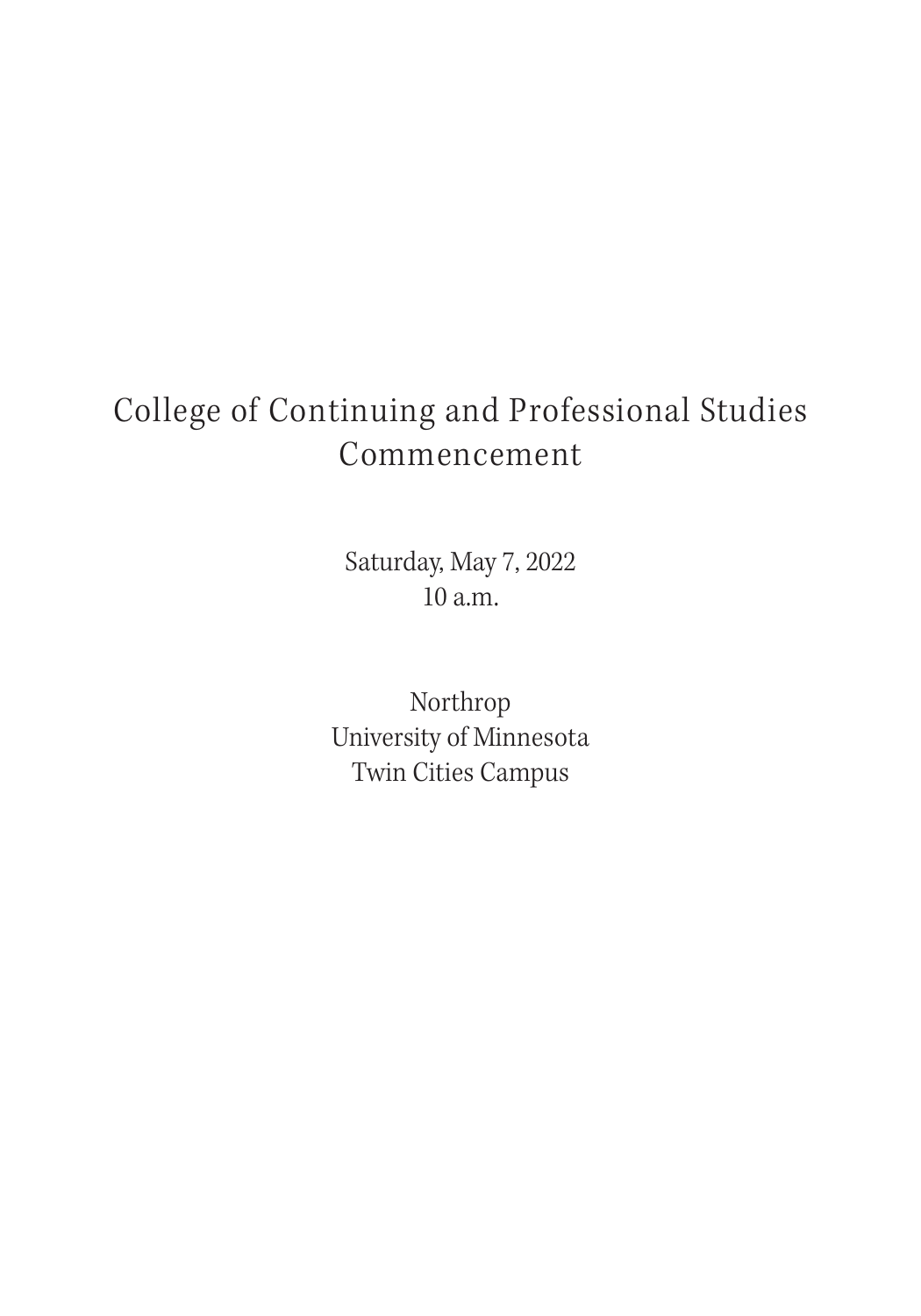May 7, 2022

Dear Graduates,

On behalf of the College of Continuing and Professional Studies, congratulations on completing your degree. You deserve special accolades for your perseverance and your resilience! On this special day, we share your joy, and we celebrate along with your family and friends.

As one of our graduates, you join thousands of others who have come before you. I encourage you to think of today not as the end of your educational journey but as one more step along an ever-unfolding path. Use your hard-won knowledge and newly earned degree to open doors. Keep evaluating where you want to go. Stay curious. Be a role model for those around you. Embrace being a lifelong learner!

Thank you for allowing us to serve you and to share in your accomplishments. May you find success and fulfillment in the journey ahead. Congratulations!

Robert A. Stre

Robert A. Stine Dean, College of Continuing and Professional Studies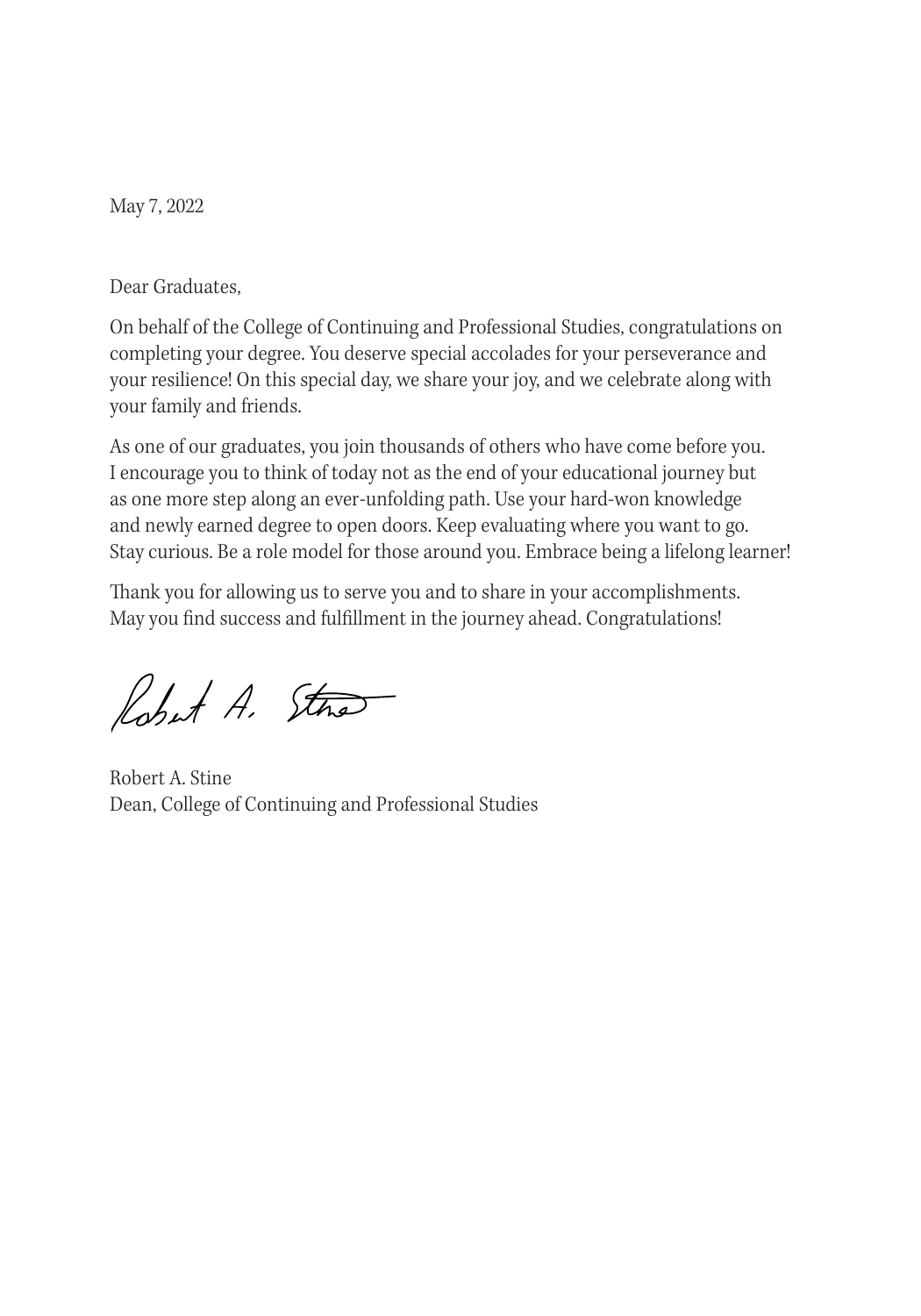### The College of Continuing and Professional Studies

Since 1913, the College of Continuing and Professional Studies has extended the knowledge resources and academic excellence of the University of Minnesota to a diverse community of learners and organizations. The College is distinctly suited to offer unique and inspiring learning opportunities that span academic disciplines.

We have seen over and over again that learning is essential to our lives as we aspire to advance our careers, companies, or professions; engage our creativity; or improve our community. To help students meet these goals, the College focuses on three core program areas:

- **Academic programs** offer self-designed or industry-specific degrees and certificates along with online, summer, and evening classes.
- **Professional education programs** include courses, short seminars, and hands-on workshops developed by partnerships with University and industry leaders that help employers and employees stay on the cutting edge of their fields.
- **Personal enrichment programs** help adults to explore their creative side with a wide array of offerings covering the arts, humanities, and current events.

In addition, the College helps adults determine their career aspirations and path to success by providing one-on-one consultations, online resources, topical workshops, and information sessions.

We live in a rapidly evolving world where knowledge changes daily. Now, more than ever before, learning is for a lifetime.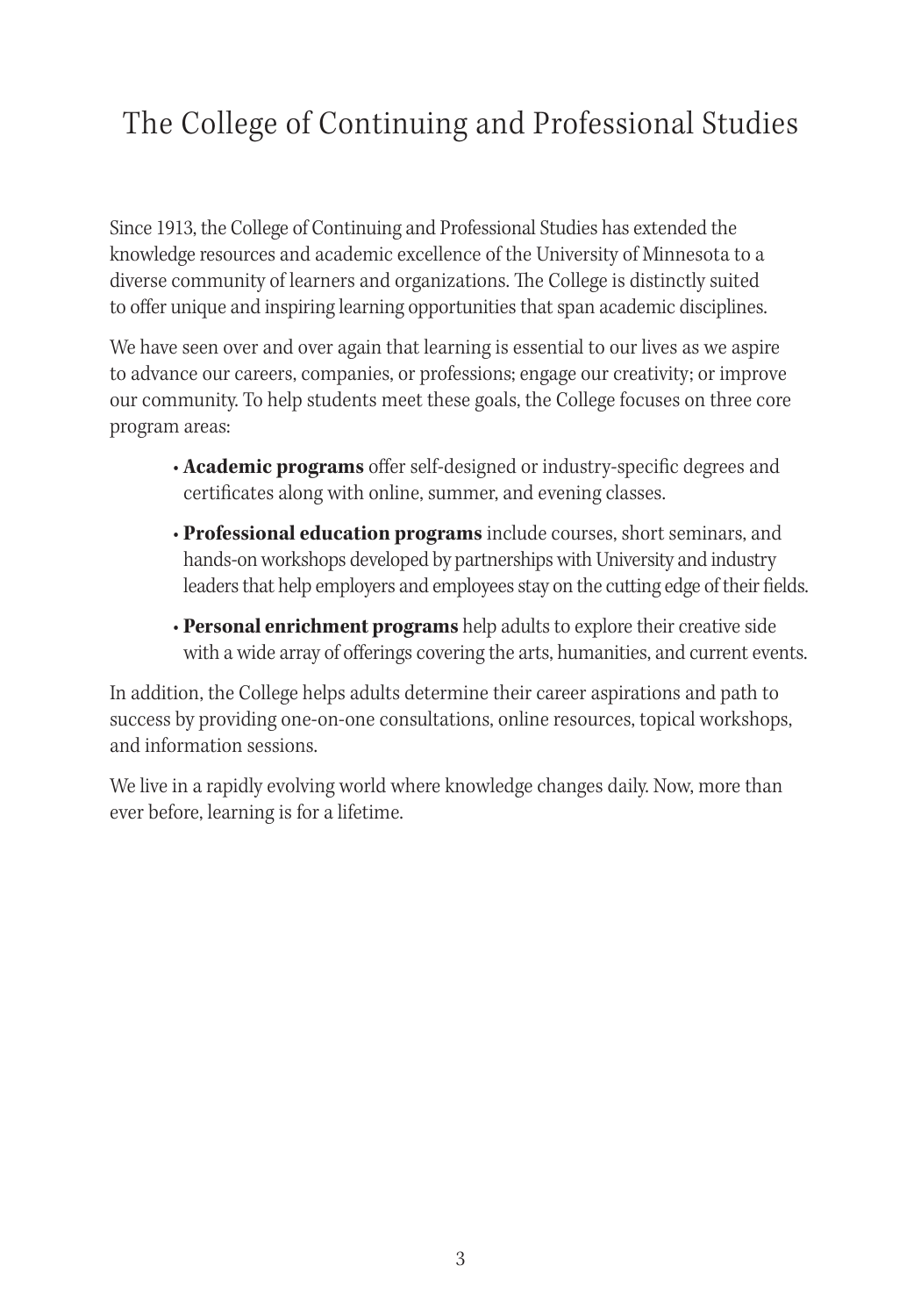### College of Continuing and Professional Studies 2021–2022 Commencement Program

### PROCESSIONAL

#### **Beacon Hill Brass Ensemble**

### THE NATIONAL ANTHEM

"Star-Spangled Banner" **Megan Rodriguez** Vocalist

### WELCOME

**Robert A. Stine** Dean, College of Continuing and Professional Studies

### STUDENT ADDRESS

**Amna Hussein** Master of Biological Sciences

### COMMENCEMENT ADDRESS

#### **Tasha Van Zandt**

Award-winning director, cinematographer, photographer, and Emmy-nominated producer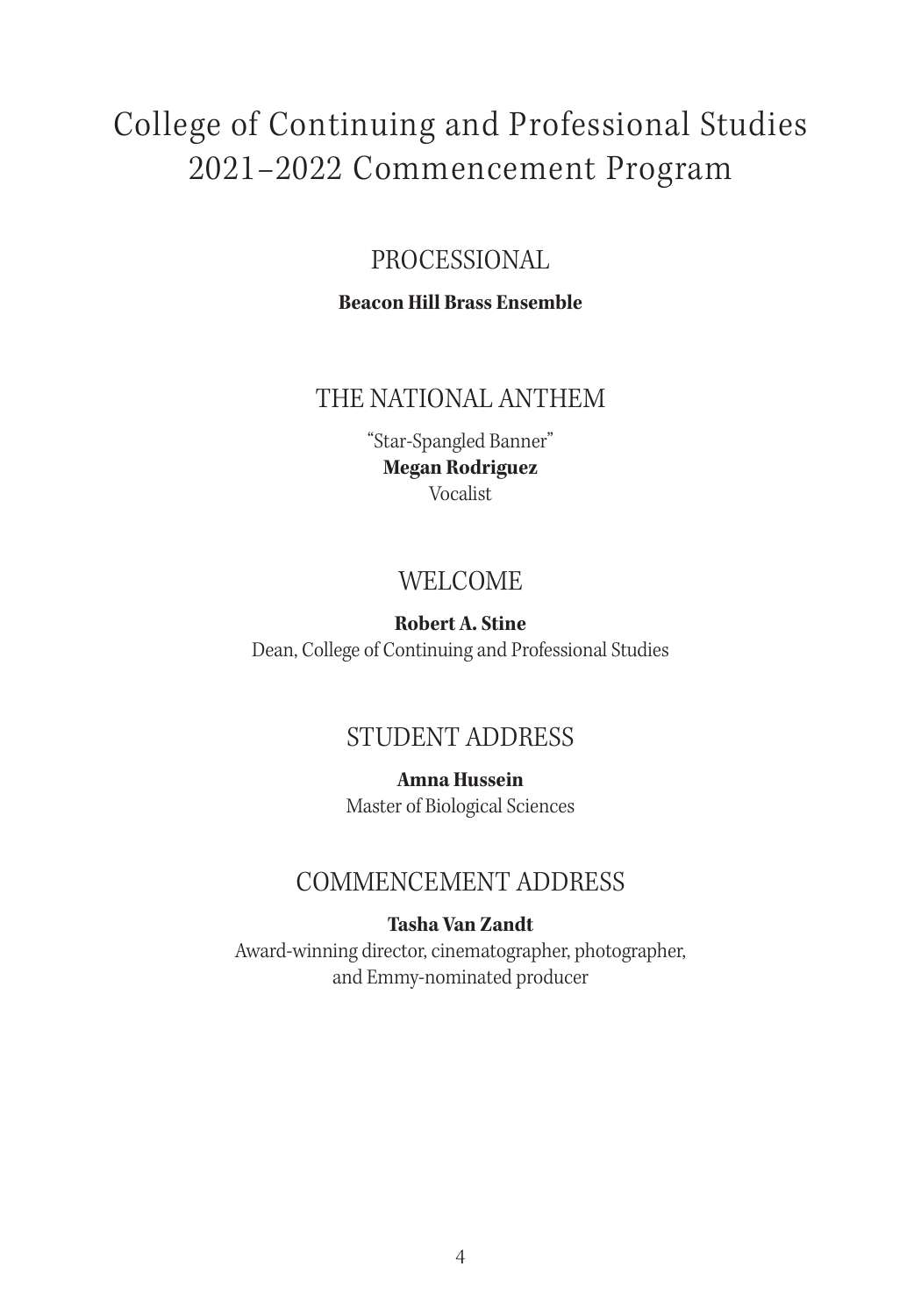### PRESENTATION OF CANDIDATES FOR UNDERGRADUATE DEGREES

Bachelor of Applied Science Health and Wellbeing Sciences Inter-College Program Multidisciplinary Studies

**Michelle Koker**, Associate Dean for Undergraduate Education

### PRESENTATION OF CANDIDATES FOR GRADUATE DEGREES

 Master of Professional Studies in Addictions Counseling Master of Professional Studies in Applied Sciences Leadership Master of Professional Studies in Arts and Cultural Leadership Master of Biological Sciences Master of Professional Studies in Civic Engagement Master of Professional Studies in Horticulture Master of Professional Studies in Integrated Behavioral Health

**Ritu Saksena**, Associate Dean for Graduate Education

### CONFERRING OF DEGREES

 The Honorable Bo Thao-Urabe University of Minnesota Board of Regents

### UNIVERSITY OF MINNESOTA "ROUSER"

**Megan Rodriguez**, Vocalist

### RECESSIONAL

#### **Beacon Hill Brass Ensemble**

#### *Guests: Please remain seated until all graduates have exited the auditorium*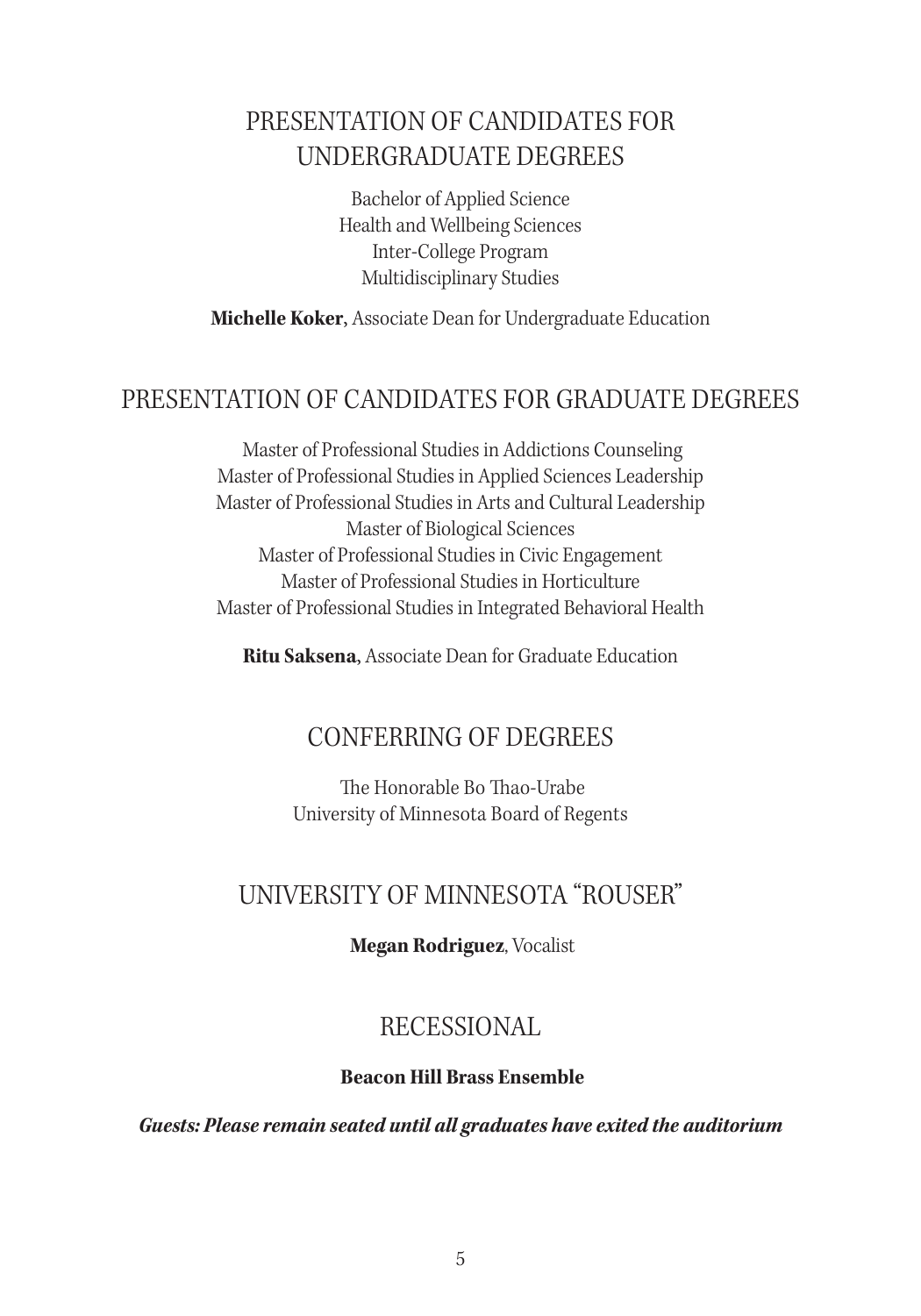### Ceremony Speakers

#### STUDENT SPEAKER

**Amna Hussein** is a Sudanese American who immigrated to the United States with her family at the age of two. Her parents took a leap of faith when emigrating from their home country in hopes of building a brighter future for their children, pursuing academic opportunities, and achieving their full ambitions. Her family settled in Minnesota; however, they found their home and foundation at the University of Minnesota. Almost immediately, Amna's father began his pursuit of, and eventually earned, a law degree from the University of Minnesota. Her parents' drive and ambition set Amna's bar high. Amna earned her bachelor's degree in Biology, Society and Environment and a minor in Political Science from the University of Minnesota. Her love for the sciences led her to pursue a master's degree in Biological Sciences, with a focus on immunology, cancer biology, and public health. Amna managed to perform at the top of every course she took during her graduate program while working full-time. Amna currently works at the Masonic Cancer Center as a Community Engagement Coordinator. She enjoys keeping up with the latest scientific discoveries, exploring local coffee shops and restaurants with friends and family, and taking every opportunity she can to squeeze in a few globe-trotting adventures. Today she is here to celebrate the exhaustive and incredible dedication, strive for excellence, and the completion of her greatest academic accomplishment yet: a master's in Biological Sciences.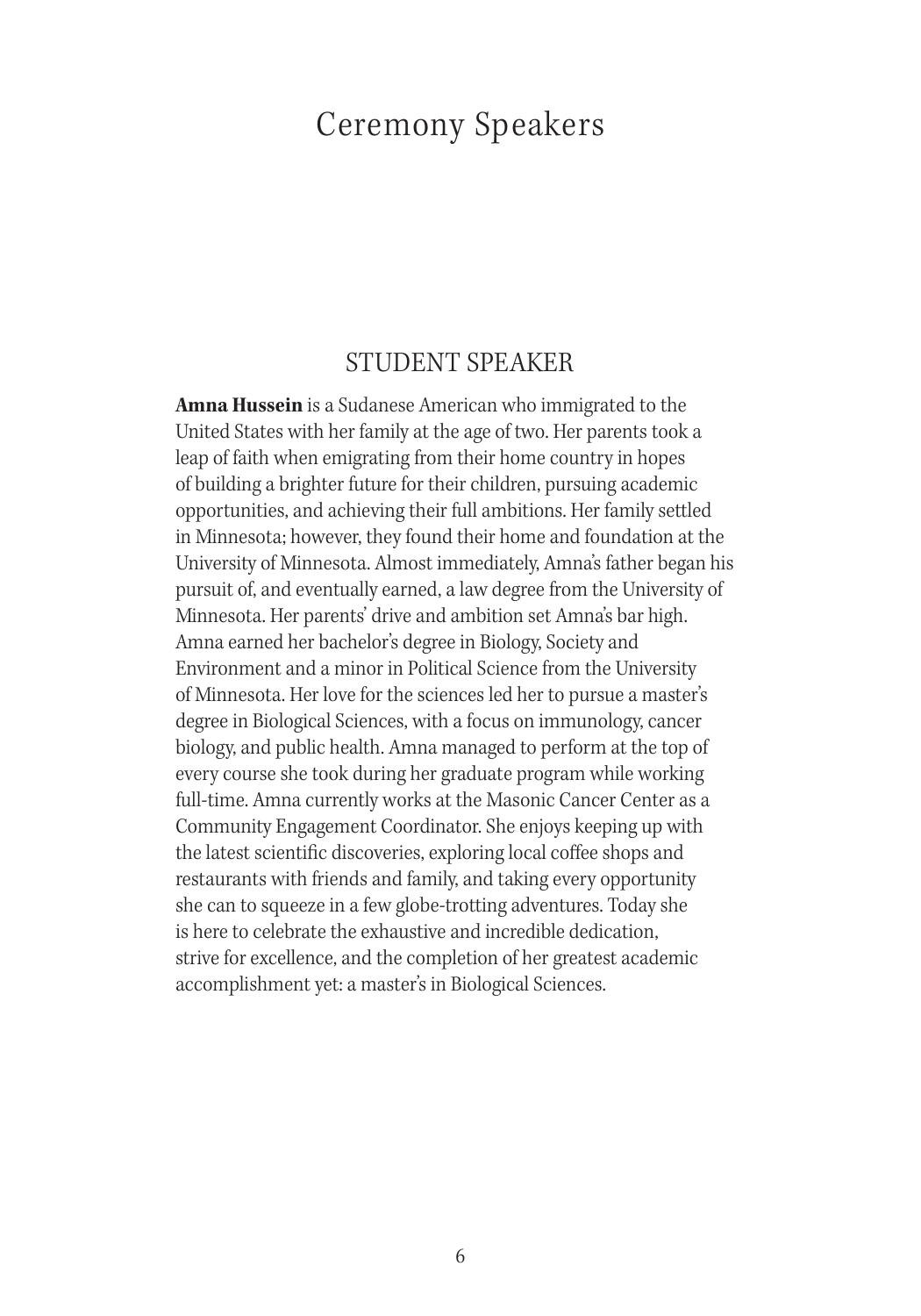### KEYNOTE SPEAKER

**Tasha Van Zandt** is an award-winning documentary director, cinematographer, photographer, and Emmy-nominated producer who has documented stories across all seven continents.

Her debut documentary feature-length film, *After Antarctica,* follows the life of legendary polar explorer Will Steger and his lifelong journey as an eyewitness to the greatest changes to the polar regions of our planet.

Her documentary film *One Thousand Stories* follows the renowned artist JR in the creation of one of his most ambitious mural projects to date, which joined together over one thousand people from all walks of life into a single work of art. With the artist JR, she also collaborated on the documentary short film *Tehachapi*, which highlights the artist's participatory mural project within the walls of a level-four supermax federal prison. For her work on JR and TIME Magazine's Emmynominated Guns in America project, she traveled across the country documenting varied perspectives on gun control in the United States. Her work has been commissioned by TIME Magazine, The Guardian, PBS, Netflix, HBO, Adobe, Google, and VICE, and has been exhibited in museums around the world. Her work has been supported by The Sundance Institute, Film Independent, and SFFILM, and she is a 2019 Film Independent Documentary Lab Fellow, a 2019 Sundance Institute Music and Sound Design Lab Fellow, an inaugural 2019 SFFILM Sloan Stories of Science Development Fellow, a 2020 Film Independent Fast Track Fellow, a 2020 Ken Burns Prize For Film finalist, a 2020 SFFILM FilmHouse Resident, a 2021 Jackson Wild Media Awards Winner, a 2021 Mountainfilm Commitment Grantee, and a 2021 Sundance Institute Sandbox Fund Grantee.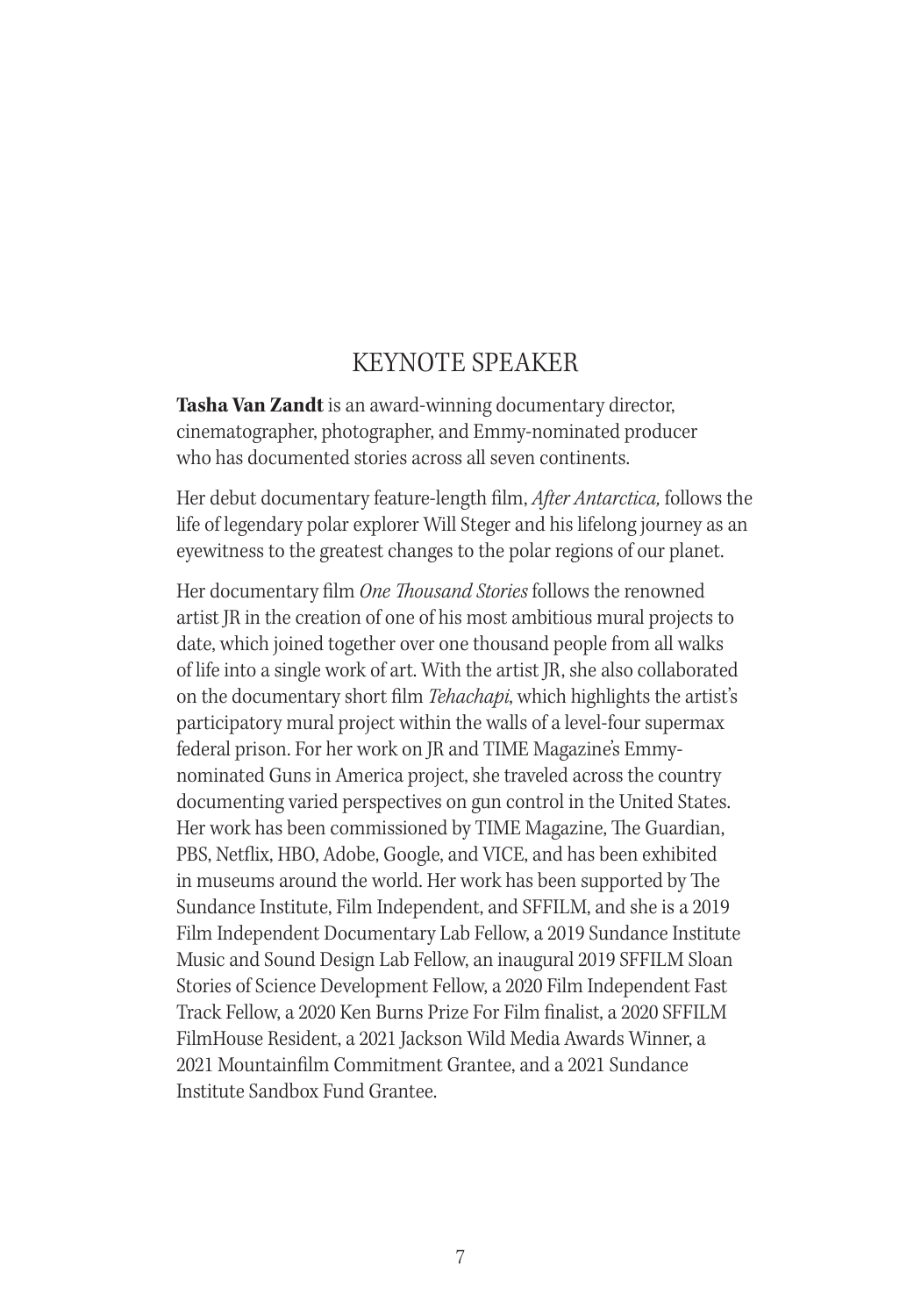### Songs

### THE NATIONAL ANTHEM

### **"Star-Spangled Banner"**

O, say! can you see, by the dawn's early light, What so proudly we hail'd at the twilight's last gleaming? Whose broad stripes and bright stars, thro' the perilous fight, O'er the ramparts we watch'd were so gallantly streaming? And the rockets' red glare, the bombs bursting in air, Gave proof thro' the night that our flag was still there. O, say! does that star-spangled banner yet wave O'er the land of the free and the home of the brave?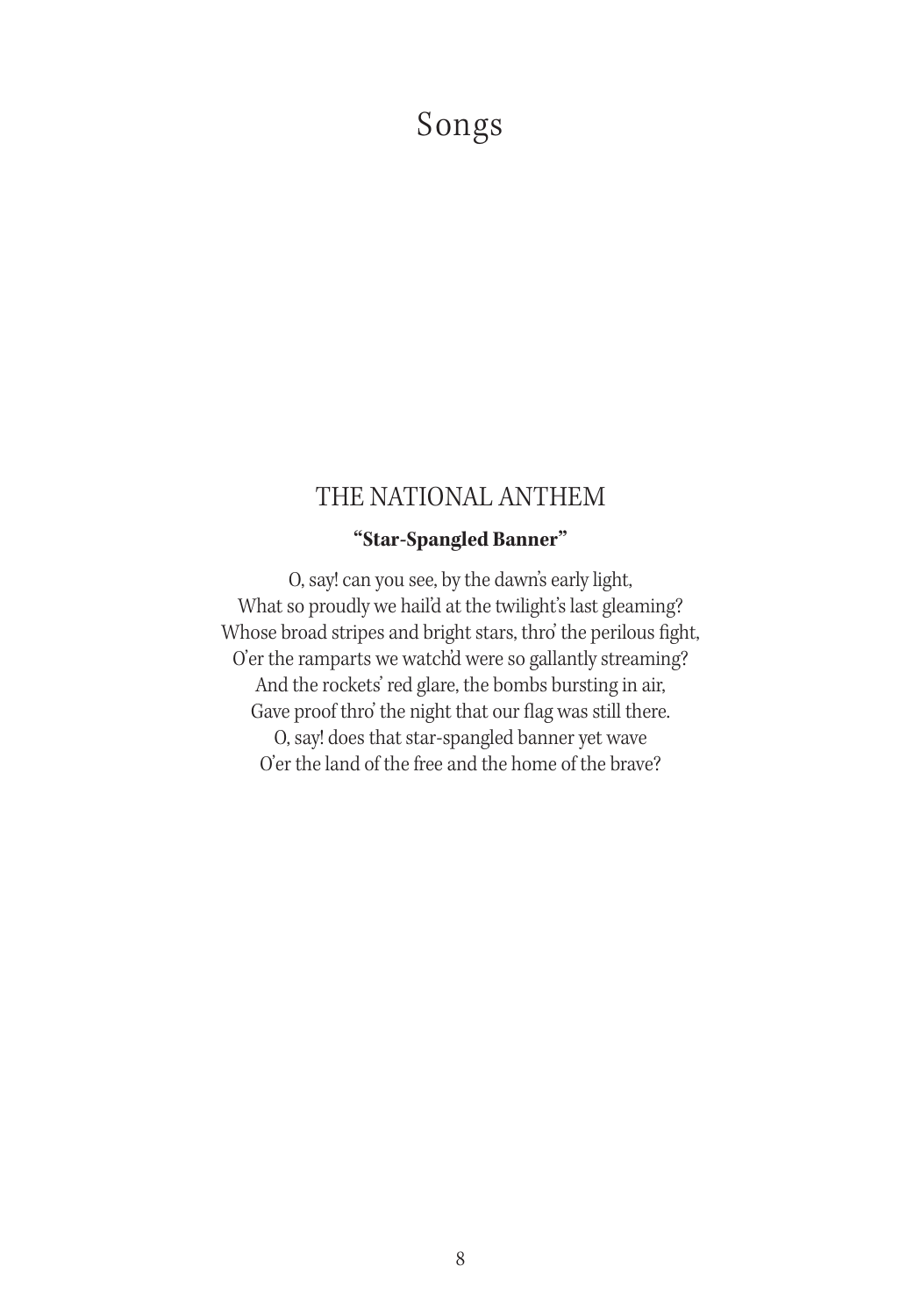### UNIVERSITY OF MINNESOTA "ROUSER"

Minnesota, hats off to thee, To thy colors true we shall ever be. Firm and strong, united are we. Rah, rah, rah, for Ski-U-Mah, Rah, rah, rah, rah, Rah for the U of M.

 $M \cdot I \cdot N \cdot N \cdot E \cdot S \cdot O \cdot T \cdot A$ 

Minnesota, Minnesota Yeah Gophers!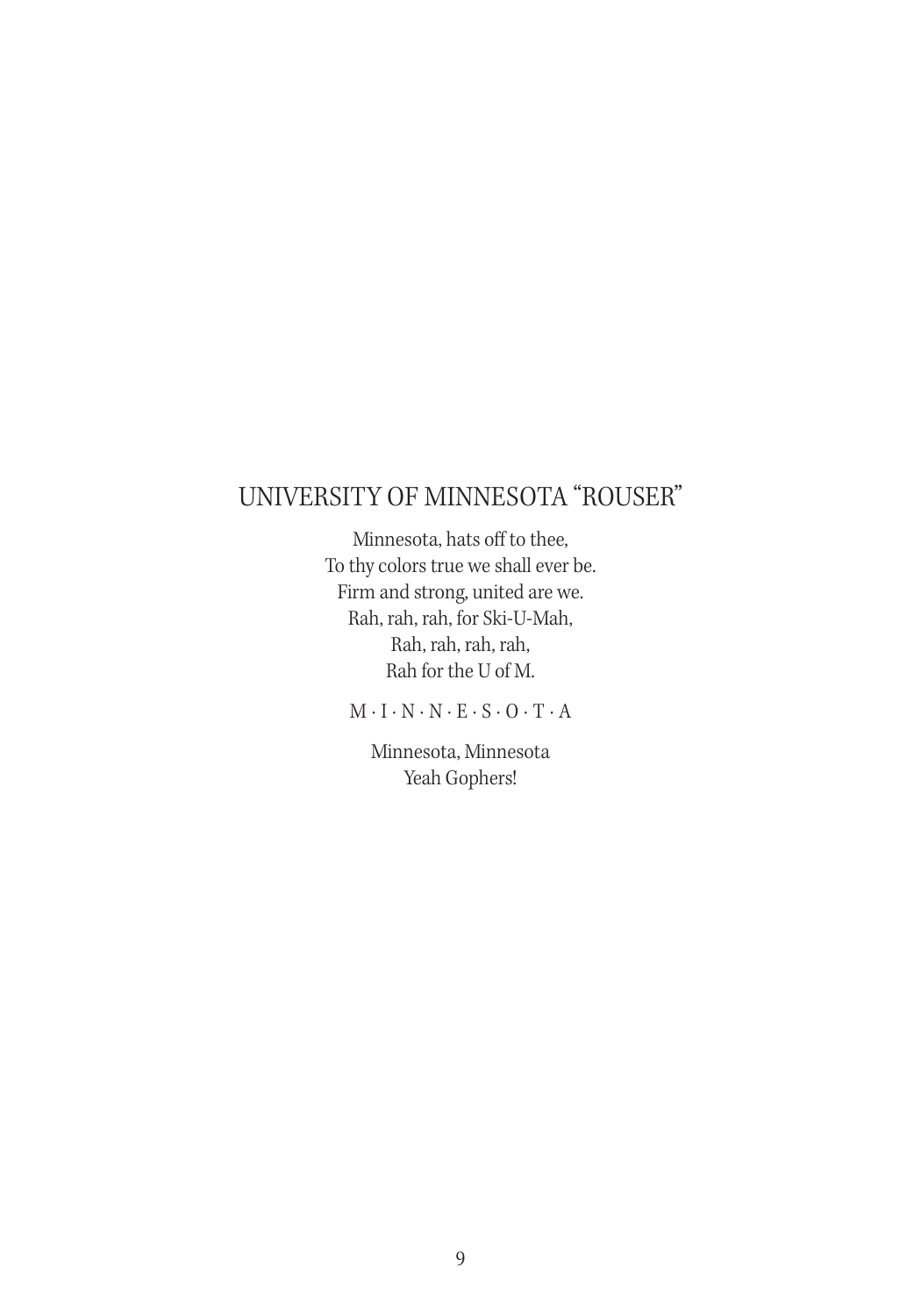## Bachelor of Applied Science

The **Bachelor of Applied Science** degree grew out of work done by the Twin Cities Higher Education Partnership in 1998, an alliance of public higher education institutions committed to meeting the growing education needs of the metropolitan area.

The BASc degree is designed for students who want to build on prior work and education in order to make a difference in their lives and careers. The curriculum integrates practical knowledge and real-world situations with theory. In addition to their strong academic backgrounds, instructors bring their private-sector work experience to the classroom. Students receive an education that is workplace related and based on solid theoretical foundations.

### CONSTRUCTION MANAGEMENT MAJOR

Structure design and engineering concepts, combined with construction management and facility management skills, describe the Construction Management major. A highly industry-driven and industry-supported program, it prepares graduates for a professional career in the construction industry.

#### **Bachelor of Applied Science Degree Construction Management Major Candidates for Degrees**

| Thomas Anderson   | Patrick Killian    | Brandi Rutten   |
|-------------------|--------------------|-----------------|
| Peyton Aune       | Ian James          | Nicholas Salzle |
| Mason Buscemi     | Evan Labonte       | Erik Schaffran  |
| David Caulfield   | Henry Lin          | Marcus Schmidt  |
| William Chenoweth | Benjamin Martinson | Karli Schmitt   |
| Jackson Connelly  | Jamie Martinson    | Ensar Smailagic |
| Theodore Cotter   | Jack Mathison      | Joshua Upson    |
| Joshua Culliver   | James McGough      | Cameron Vargo** |
| Connor Doyle      | Michael Moran      | Seth Wagner     |
| Michael Ettlinger | Cha Moua           | Madison Winter* |
| Kurt Gillund      | Benjamin Oman      | Sam Wittenwyler |
| Sean Heinen       | Matthew Osborne    |                 |

#### **Construction Management Faculty Director**

A. Peter Hilger

Distinction

\*\* High Distinction

- ♦ University Honors Program
- ▲ Community Engagement Scholar 10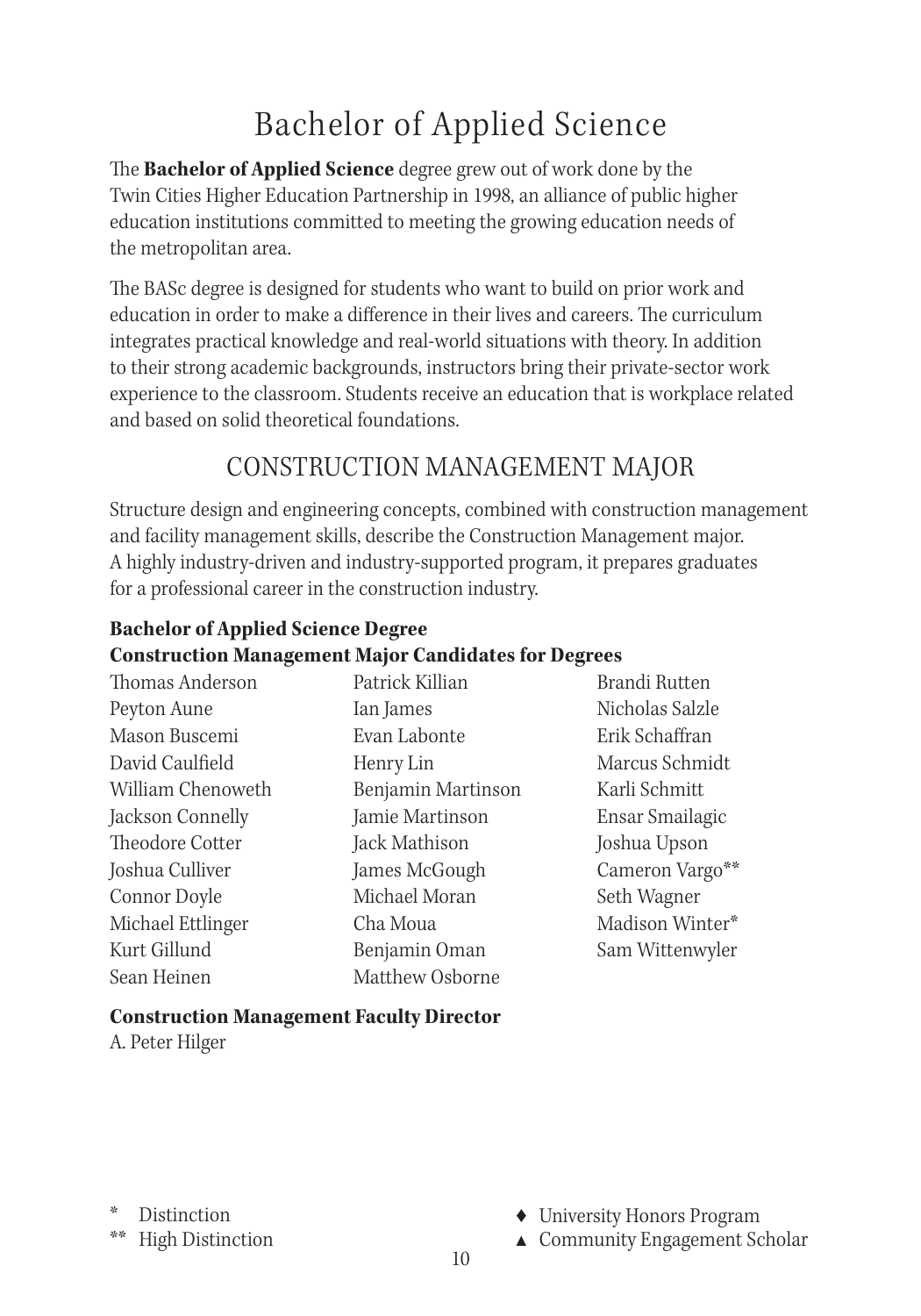### HEALTH SERVICES MANAGEMENT MAJOR

Through support from the applied health services industry and community engagement, the University of Minnesota Health Services Management major promotes community health by developing knowledgeable leaders focused on transforming health services in the United States and globally. It prepares graduates who advance the well-being of people, organizations, and communities through applied innovation and collaboration.

| <b>Health Services Management Major Candidates for Degrees</b> |                      |                        |  |
|----------------------------------------------------------------|----------------------|------------------------|--|
| Samira Abdalla                                                 | Nicholas Fondakowski | <b>Taylor Maglior</b>  |  |
| Soada Abdirahman                                               | Bryan Fristedt       | Purity Makori          |  |
| Farah Abdulkadir*                                              | Yuchen Gao*          | Holden Meidl           |  |
| Najma Abdullahi                                                | Madison Gelhar*      | Jordin Miller**        |  |
| Sundus Abdullahi*                                              | Leah George          | Ndinagwe Minga         |  |
| Laden Aden                                                     | Alyson Gilbert       | Abdullahi Mohamed      |  |
| Anat Agyei                                                     | Evan Gray            | Badra Mohamed          |  |
| Ala Ahmed                                                      | Buraqo Guled         | Elias Mohamed*         |  |
| Ayan Ahmed                                                     | Habsa Gulet          | Fardowsa Mohamed*      |  |
| Diyab Ahmed                                                    | Ratinaqu Hach        | Hadsan Mohamed         |  |
| Muna Bishar                                                    | Elizabeth Hagen**    | Hodan Mohamed          |  |
| Carlene Blenkush*                                              | Hamdi Haji           | Kayse Mohamed          |  |
| Brayden Boettcher                                              | Nadine Hamida        | Sagal Mohamed          |  |
| Mercy Bogita                                                   | Iqra Hassan          | Zenad Mohamed Sherif   |  |
| Gabrielle Broemer                                              | Julia Hayes          | Françoise Ida Montcho* |  |
| Lauren Cesare                                                  | Danielle Hedman*     | Nivian Moraa           |  |
| Victoria Chuong                                                | Hang Ho              | Alyssa Nelson          |  |
| Mary DaSilva*                                                  | Morgan Huenink*      | Hannah Olson           |  |
| Victoria Dietz                                                 | Najma Hussein        | Ranya Rashid           |  |
| Nicoletta Digiacomo*                                           | Justin In*           | Jacob Rodriguez*       |  |
| Hawa Doucoure                                                  | Abdishakur Isse      | Kelia Sainyeruult      |  |
| Kianna DuFault ▲                                               | Hibaaq Jama          | Emily Scofield         |  |
| Noelle Dyalsingh                                               | Nawal Jama           | John Sexton            |  |
| Ishell Enriquez Torres                                         | Madelyn Jensen       | Habibo Sheikh Ali      |  |
| Senabu Faniyi                                                  | Elizabeth Jestrab    | Kristin Skog*          |  |
| Sundus Farah                                                   | Arwa Jimale          | Cassie Son*            |  |
| Mia Flynn                                                      | Chieng Lor           | Julia Stuart*          |  |

# **Bachelor of Applied Science Degree**

Continued on next page »

- \* Distinction
- \*\* High Distinction
- ♦ University Honors Program
- ▲ Community Engagement Scholar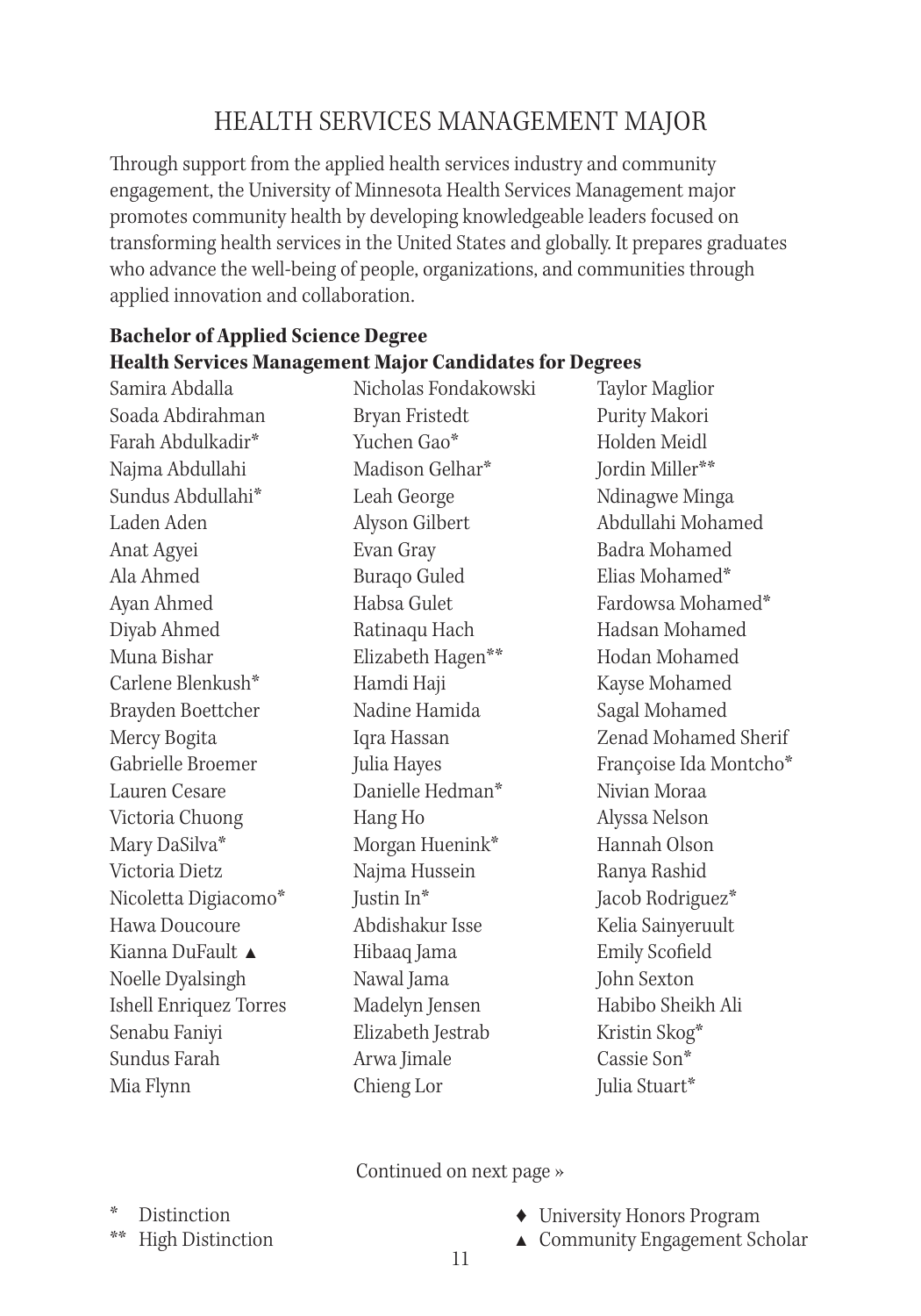Jessica Wehe\*\* Grant Woodward Mai Xue Xiong

Sagal Yabarow Ramla Yassin Ishrah Yusuf

Erin Zeimet Linlin Zhuo\*

**Health Services Management Faculty Director** Frances Fernandez

### INFORMATION TECHNOLOGY INFRASTRUCTURE MAJOR

The Information Technology Infrastructure major responds to a growing demand for professionals educated in information technology and trained in its practical applications. Graduates of this program are prepared to design, implement, and maintain the information technology infrastructure that companies use to manage their business processes.

#### **Bachelor of Applied Science Degree Information Technology Infrastructure Major Candidates for Degrees**

| Abdurahman Abdurahman | Oskar Galaz       | Ramla Mohamed      |
|-----------------------|-------------------|--------------------|
| Abdulrahman Aden      | Maia Hall         | Mohamed Morad      |
| Abdullahi Ahmed       | Tasnia Iffat      | Ryan Moua          |
| Huzaifa Ahmed         | Anas Ismael       | Thomas Oselio      |
| Ahmed Ali             | Jerry Jiang       | Morgan Schenk      |
| Murad Ali             | Gemechu Kediro    | Hannah Schuette    |
| Simeon Amos           | Liban Khalif      | Seunghun Shin      |
| Savelle Anthony       | Nicholas Kjolsing | Tristan Stuart     |
| Jordan DeRosa         | Kory Krattiger    | Juveria Tabassum   |
| Vivian Dinh           | Robera Legese     | Jakob Thunen       |
| Rashed Elbaba         | Kongmeng Lor      | Jay Tran           |
| Nathan Erickson       | Mahamed Mahamed   | Tou Moua Yang      |
| Ayub Faarah           | Sean Mark         | Xeng Yang          |
| Ilyaas Farah          | Abdallah Mire     | Adelaide Zibrowski |
| Yahye Farah           | Ahmed Mohamed     |                    |
|                       |                   |                    |

### **Information Technology Infrastructure Faculty Director**

Mark Langanki

\* Distinction

\*\* High Distinction

- ♦ University Honors Program
- ▲ Community Engagement Scholar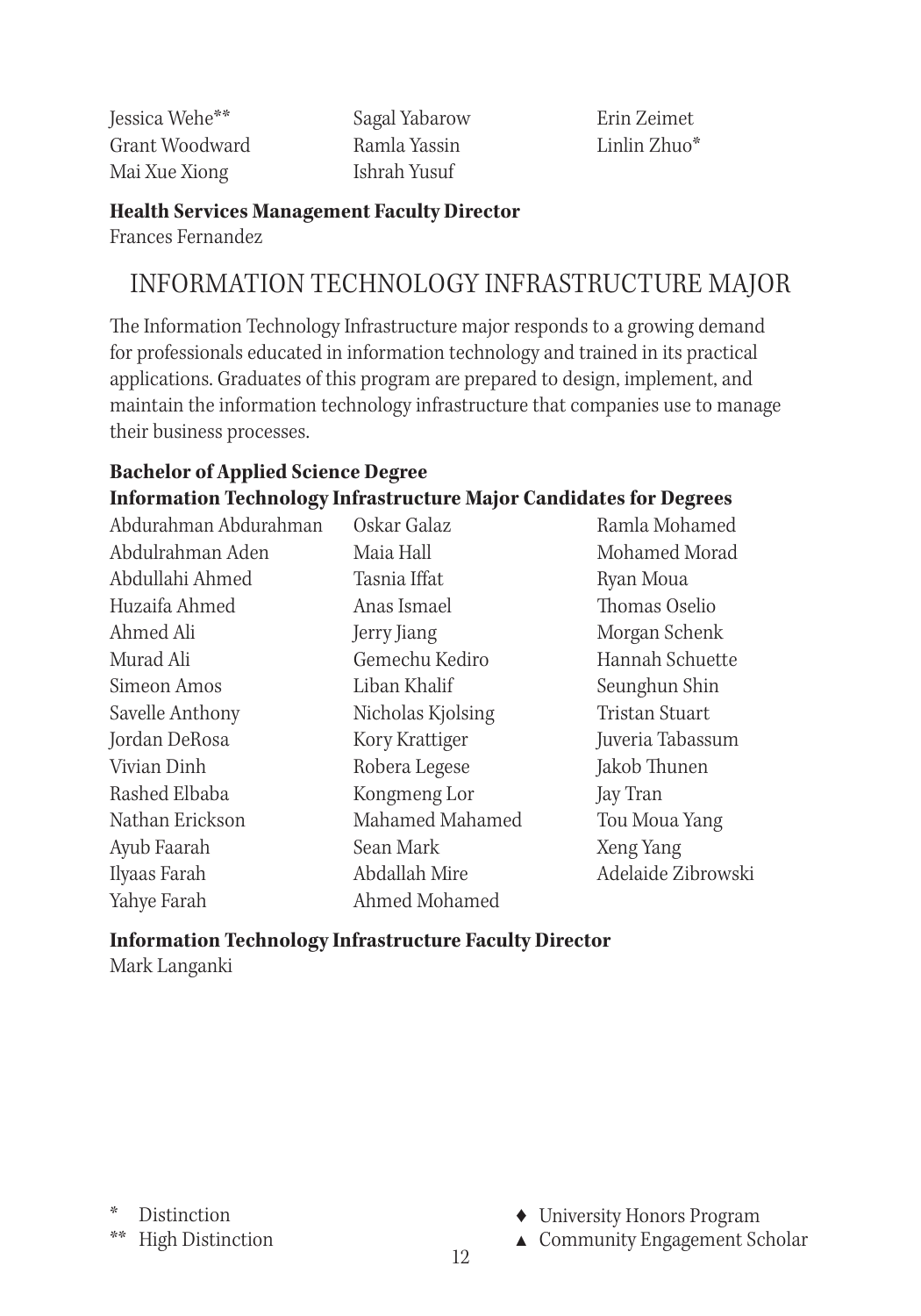### MANUFACTURING OPERATIONS MANAGEMENT MAJOR

The Manufacturing Operations Management major emphasizes applied knowledge in the areas of manufacturing systems and processes, computer technology, quality, operations, project management, business and finance, and interpersonal skills including communication, leadership, teamwork, and diversity.

### **Bachelor of Applied Science Degree Manufacturing Operations Management Major Candidates for Degrees**

Pedro Sanchez Aragon

#### **Manufacturing Operations Management Faculty Director**  Mac McKeen

### HEALTH AND WELLBEING SCIENCES MAJOR

The Health and Wellbeing Sciences major is a broadly interdisciplinary, individualized BS degree. The lower division preparatory requirements and the upper division core curriculum include the foundational biological, physical, and social sciences relevant to health and wellbeing in the 21st century. Working closely with an advisor, students personalize their degree plan to meet their individual interests and professional goals. Through both core requirements and customized course selections, students can complete prerequisites for graduate and professional school programs or prepare for direct entry into a health- and wellbeing-related field. Students write a proposal paper documenting their course choices, relevant goals, and background experiences that support those choices.

### **Bachelor of Science Degree Health and Wellbeing Sciences Candidates for Degrees**

| Kyle Gracey $\triangle$ | Michael McGill      |
|-------------------------|---------------------|
| Noelle Greely           | Kelsy Mendenhall    |
| Ashley Greenshields     | Allyson Missling ♦  |
| Kaitlyn Hawkins** ◆     | Lauren O'Brien      |
| Emma Iverson**          | Andrew Ochs         |
| Malyun Jama             | Sydney Redepenning  |
| Holly Jones             | Sophie Sonnenleiter |
| Liliane Jurayj          | Emily Stendel       |
| Maya Koffski            | Rachel Tritch* ▲    |
| Kortney Krampotich      |                     |
| Aimee Kujak             |                     |
|                         |                     |

**Distinction** 

\*\* High Distinction

- ♦ University Honors Program
- ▲ Community Engagement Scholar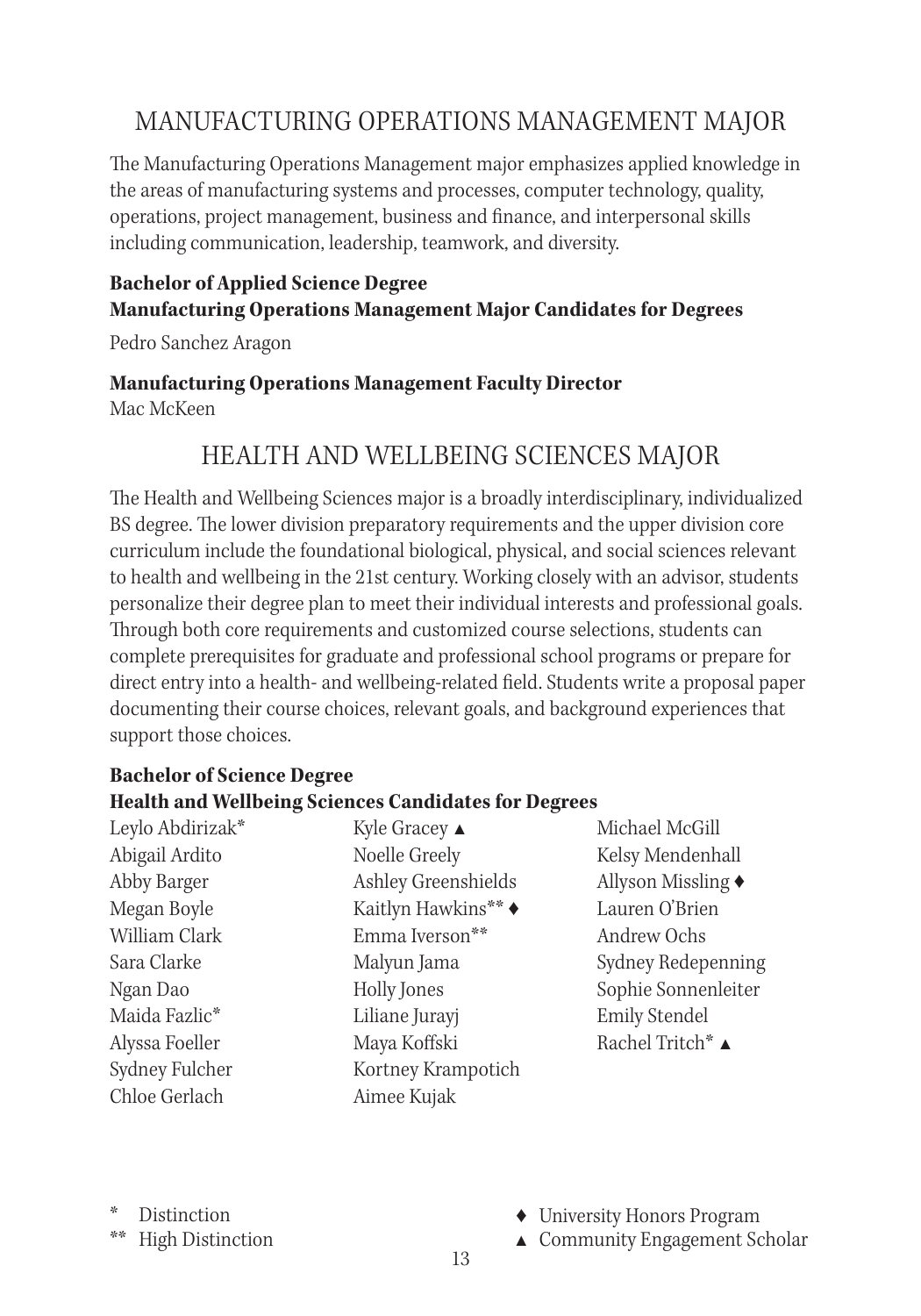## Inter-College Program

Established by the Board of Regents in 1930, the **Inter-College Program** (ICP) has offered undergraduate students the opportunity to work with faculty and college advisors to design individualized, cross-collegiate bachelor's degrees to meet their particular interests, goals, and backgrounds.

Thousands of undergraduates have received ICP degrees by thoughtfully combining the rich resources of the University of Minnesota. Owing to the thorough planning required for this individualized degree, ICP graduates leave the University not only in possession of successful academic records and learning, but also prepared to clearly communicate their plans and accomplishments as they undertake careers, further education, and community involvement.

| Ilhan Abdulrazak             | <b>BS</b> | Computer Science, Life Sciences                 |
|------------------------------|-----------|-------------------------------------------------|
| Olivia Allen                 | <b>BS</b> | Business and Marketing Education,               |
|                              |           | Mass Communications                             |
| Reese Anderson               | <b>BS</b> | Business and Marketing Education,               |
|                              |           | Mass Communications                             |
| William Anderson             | <b>BS</b> | Applied Economics,                              |
|                              |           | Carlson School of Management                    |
| Oluwafeyisayo Ayobamidele BS |           | Applied Business, Retail Merchandising          |
| Amber Berg                   | BS        | Environmental Sciences, Policy and Management,  |
|                              |           | Public Health, Sustainability Studies           |
| Narayan Bhagroo              | <b>BS</b> | Bio-based Products, Bio-systems Engineering,    |
|                              |           | Life Sciences                                   |
| Blake Brandt*                | <b>BS</b> | Business and Marketing Education,               |
|                              |           | Health Services Management                      |
| Mary Breckman                | <b>BS</b> | Carlson School of Management,                   |
|                              |           | Digital Media Studies                           |
| Temay Broadway               | <b>BS</b> | Art, Computer Science, Interdisciplinary Design |
| John Cady                    | <b>BS</b> | Art, Business and Marketing Education,          |
|                              |           | Psychology                                      |
| Ryan Dalrymple               | BS        | Business and Marketing Education,               |
|                              |           | Carlson School of Management                    |
| Christina Donley             | BS        | Art, Interdisciplinary Design                   |
| Jake Dushek                  | <b>BS</b> | Applied Business, Business and Marketing        |
|                              |           | Education, Construction Management              |

### **Inter-College Program Candidates for Degrees**

Continued on next page »

- **Distinction**
- \*\* High Distinction
- ♦ University Honors Program
- ▲ Community Engagement Scholar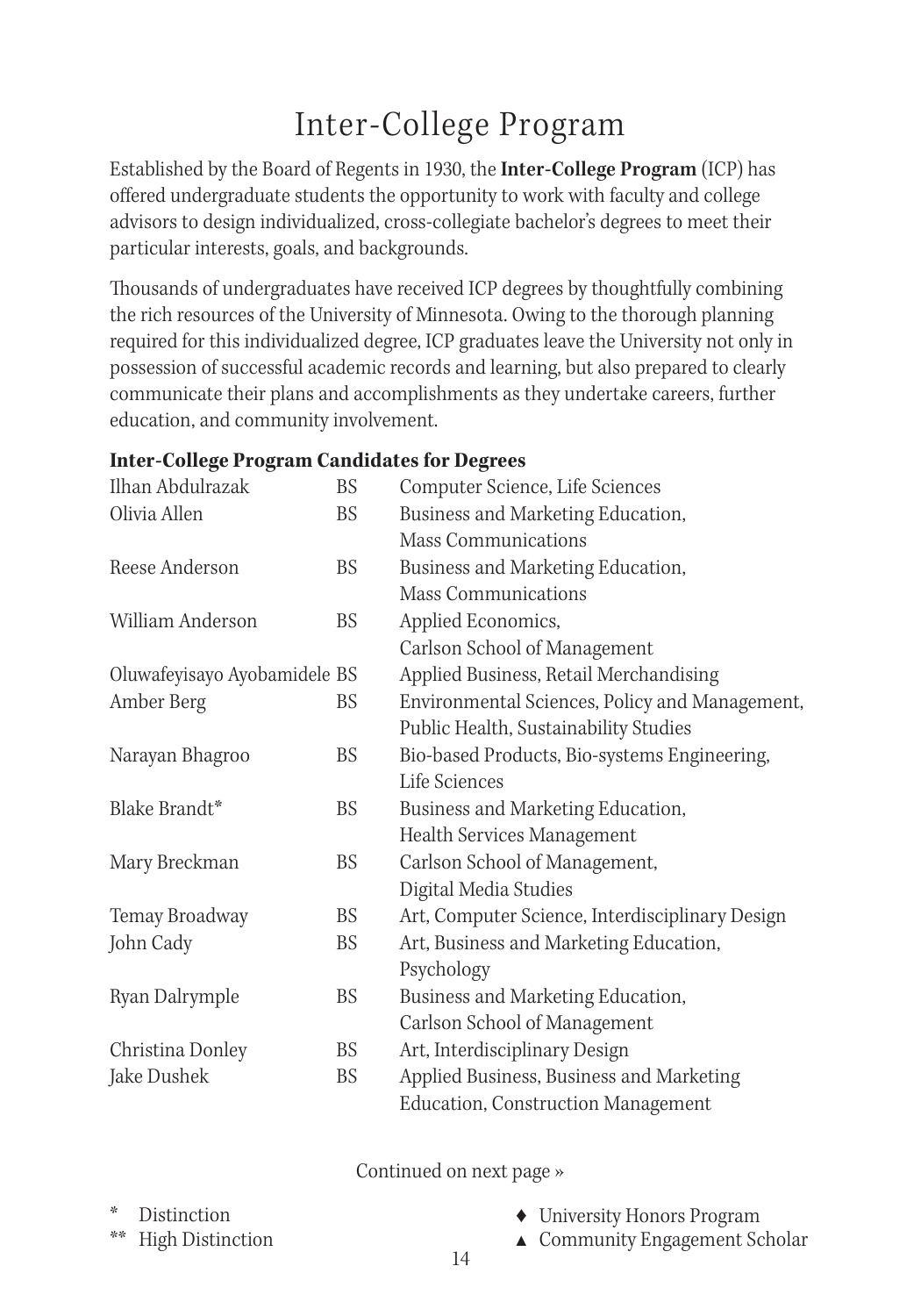| Nypri Fisher                 | BS        | Business and Marketing Education,<br>Digital Media Studies, Psychology                                           |
|------------------------------|-----------|------------------------------------------------------------------------------------------------------------------|
| Lewis Freese                 | BS        | Carlson School of Management,<br>Retail Merchandising, Gender, Women, and<br>Sexuality Studies                   |
| Omer Helmy                   | <b>BS</b> | Applied Business, Manufacturing-Operations<br>Management, Sociology                                              |
| Spencer Hertle               | BS        | Business and Marketing Education,<br><b>Communication Studies</b>                                                |
| Alina Higgins                | <b>BS</b> | Environmental Sciences, Policy and Management,<br>Public Health, Sustainability Studies                          |
| Eric Judge                   | BS        | Carlson School of Management,<br>Health Services Management                                                      |
| Elissa Keane                 | BS        | Carlson School of Management,<br>Health Services Management                                                      |
| Bemnet Kika                  | BS        | Health Services Management, Public Health                                                                        |
| Noelle Kirscht*              | BS        | Carlson School of Management,                                                                                    |
|                              |           | Holistic Health and Healing, Theatre Arts                                                                        |
| Caresa Kosek                 | BS        | Applied Business, Holistic Health and Healing,<br>Sustainability Studies                                         |
| Mi Le* $\bullet$             | BS        | Carlson School of Management, Political Science                                                                  |
| <b>Trevor Lunde</b>          | BS        | Business and Marketing Education,<br>Carlson School of Management                                                |
| Avery Marrone                | <b>BS</b> | Environmental Sciences, Policy and Management,<br>Food Systems, Higher Education Consortium for<br>Urban Affairs |
| Dorothy Mboma                | BS        | Business and Marketing Education;<br>Gender, Women, and Sexuality Studies;<br>Learning Technologies              |
| Ria Muehleis                 | <b>BS</b> | Science and Engineering Studies,<br>Sustainability Studies                                                       |
| Kristen Navis                | <b>BS</b> | Environmental Sciences; Policy and Management;<br>Social Justice; Gender, Women, and<br>Sexuality Studies        |
| Georgia Noble                | BA        | Carlson School of Management,<br><b>Communication Studies</b>                                                    |
| Jacob Painschab              | <b>BS</b> | Facility Management, Leadership, and<br>Development                                                              |
|                              |           | Continued on next page »                                                                                         |
| $\mathcal{S}$<br>Distinction |           | • University Honors Program                                                                                      |

\*\* High Distinction

▲ Community Engagement Scholar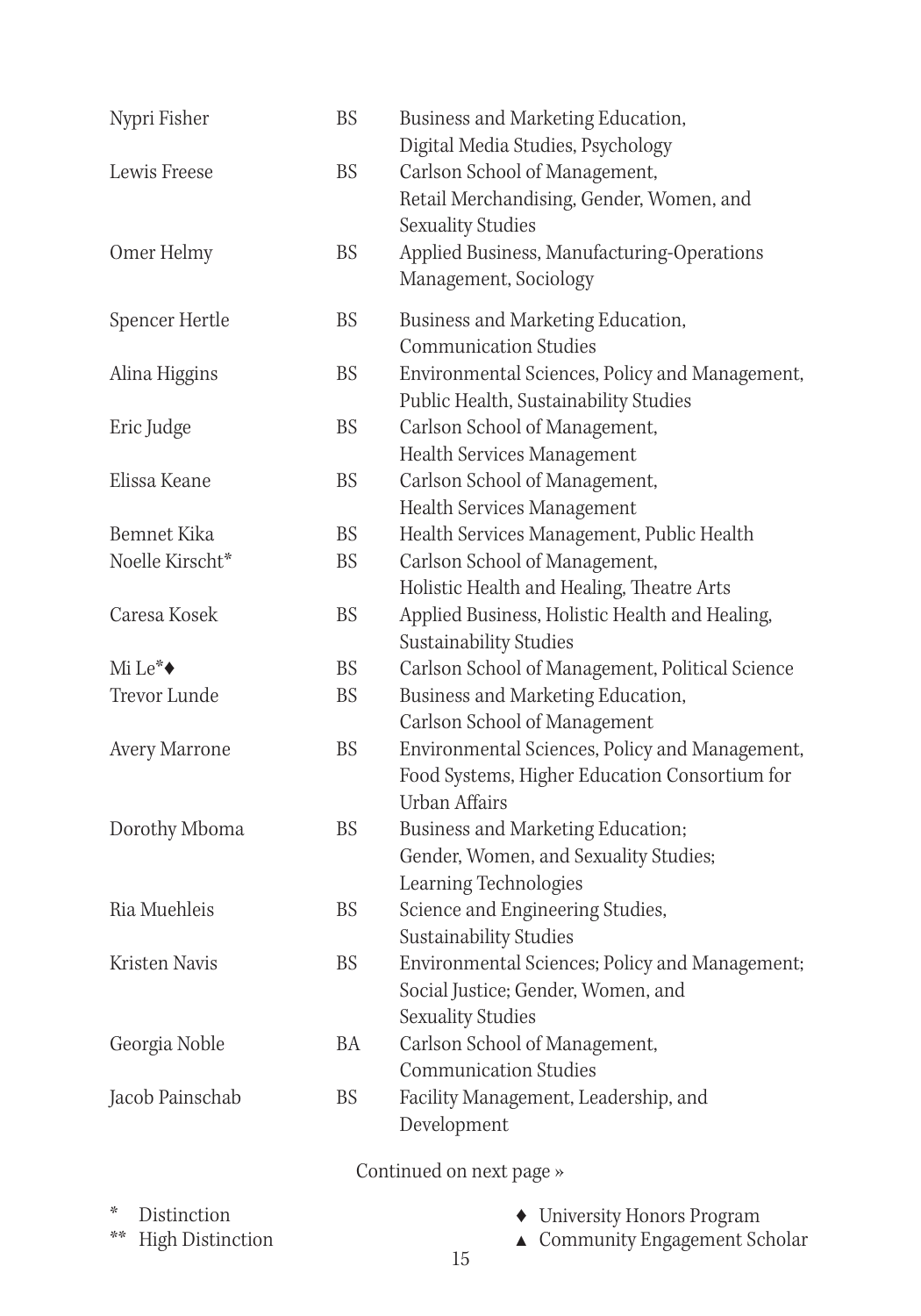| Julia Passmore     | <b>BS</b> | Product Design, Psychology, Public Health     |
|--------------------|-----------|-----------------------------------------------|
| Izabela Pokora*    | BS        | Women and Global Health                       |
| Amber Rosenthal    | BS        | Carlson School of Management,                 |
|                    |           | Retail Merchandising, Mass Communications     |
| Ellen Roubik       | BS        | Envirnmental Sciences, Policy and Management, |
|                    |           | Theatre Arts                                  |
| Tiarre Sales       | BS        | Business and Marketing Education,             |
|                    |           | Communication Studies                         |
| Gable Steveson     | BS        | Business and Marketing Education,             |
|                    |           | <b>Communication Studies</b>                  |
| Vedaant Sukhtankar | BA        | Creative Writing, Computer Science, English   |
| Esete Tena         | BS        | Applied Business, Developmental Psychology,   |
|                    |           | Health Informatics                            |
| Kashia Thao        | <b>BS</b> | Health Informatics, Public Health             |
| Jesus Trujillo     | BS        | Gender, Women, and Sexuality Studies;         |
|                    |           | Life Sciences                                 |
| Eden Turnbow       | BS        | Art, Environmental Sciences,                  |
|                    |           | Policy and Management                         |
| Shelley Wang       | <b>BS</b> | Computer Science, Product Design,             |
|                    |           | User Experience                               |
| Jeri Wright        | BS        | Sociology, Youth Studies                      |
| Shirley Xieli      | BS        | Carlson School of Management,                 |
|                    |           | Product Design, Psychology                    |

\* Distinction

\*\* High Distinction

- ♦ University Honors Program
- ▲ Community Engagement Scholar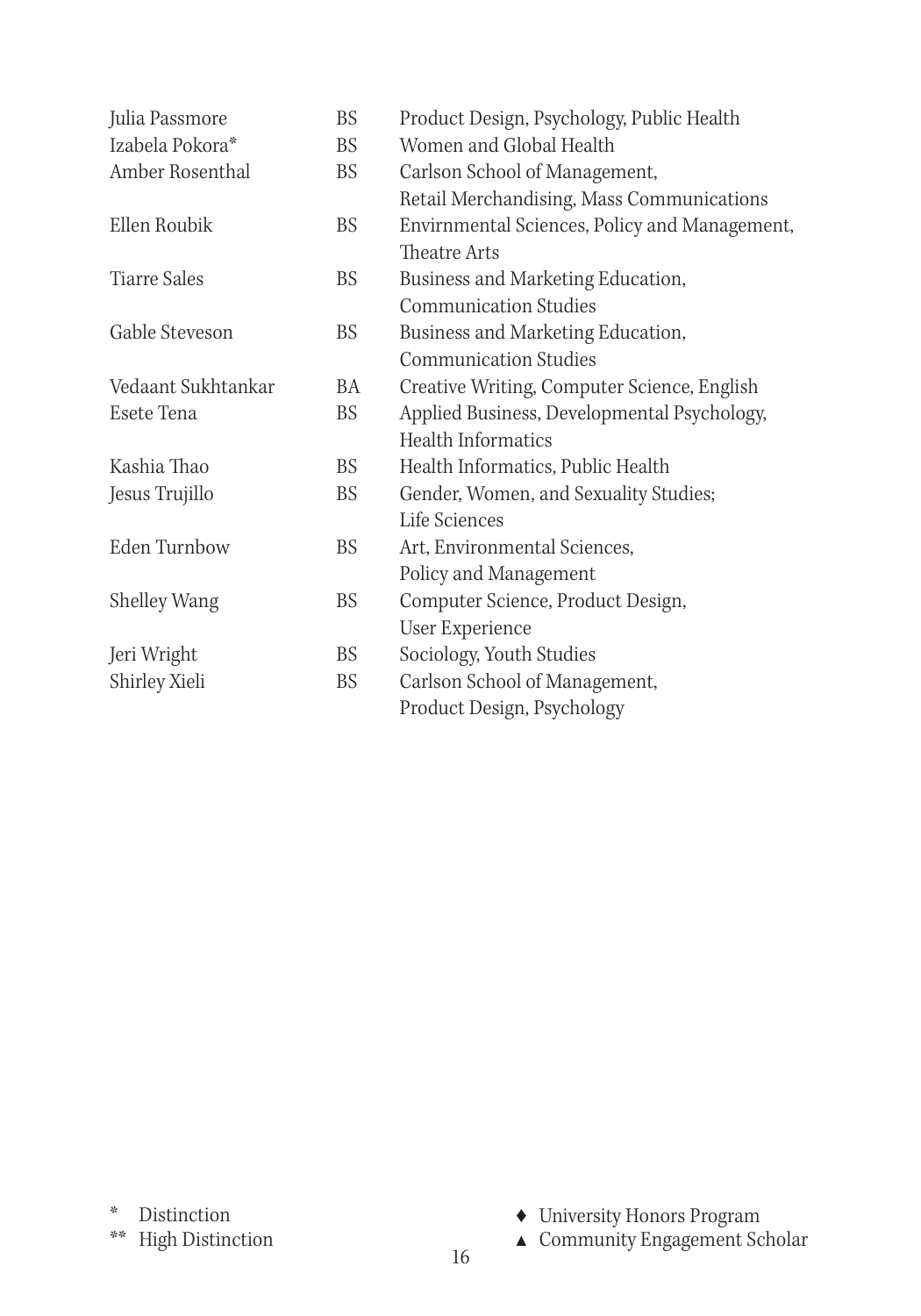## Multidisciplinary Studies

The **Multidisciplinary Studies** (MdS) is a degree completion program that offers interdisciplinary, individually designed BA and BS degrees that provide returning students with the opportunity to engage with a broad scope of University educational resources. MdS students work closely with advising staff to develop a program that draws from the course offerings of the University of Minnesota's colleges and departments. Students complete course work in three of five defined areas of emphasis: Applied, Technical, and Professional; Arts and Humanities; Communication; History and Social Sciences; Science and Health Science.

#### **Multidisciplinary Studies Candidates for Degrees**

| Andree Aronson  | BS | Dan Engh            | BS  | Sue Loly*           | BS        |
|-----------------|----|---------------------|-----|---------------------|-----------|
| Jerome Atherton |    | BS Jessica Furuli   | ΒS  | Kimberly Moroni     | <b>BS</b> |
| Onri Benally    | BS | Ishaq Geier         | BS. | Richard Oknick      | <b>BS</b> |
| Clayton Bennett |    | <b>BA Joy Goray</b> | BS. | Michael Randle      | <b>BS</b> |
| Mia Bilben      |    | BS Patricia Hall    |     | BA Betty Sandison   | <b>BS</b> |
| Alison Cunz     | BS | Philip Herman       | ΒS  | Rob Sipe            | BA        |
| William Davis   | BA | Danny Lankford      |     | BS Corinne Standish | ΒA        |

#### **Individualized Degrees Program Director**

Amy Burger Sánchez

Distinction

\*\* High Distinction

- ♦ University Honors Program
- ▲ Community Engagement Scholar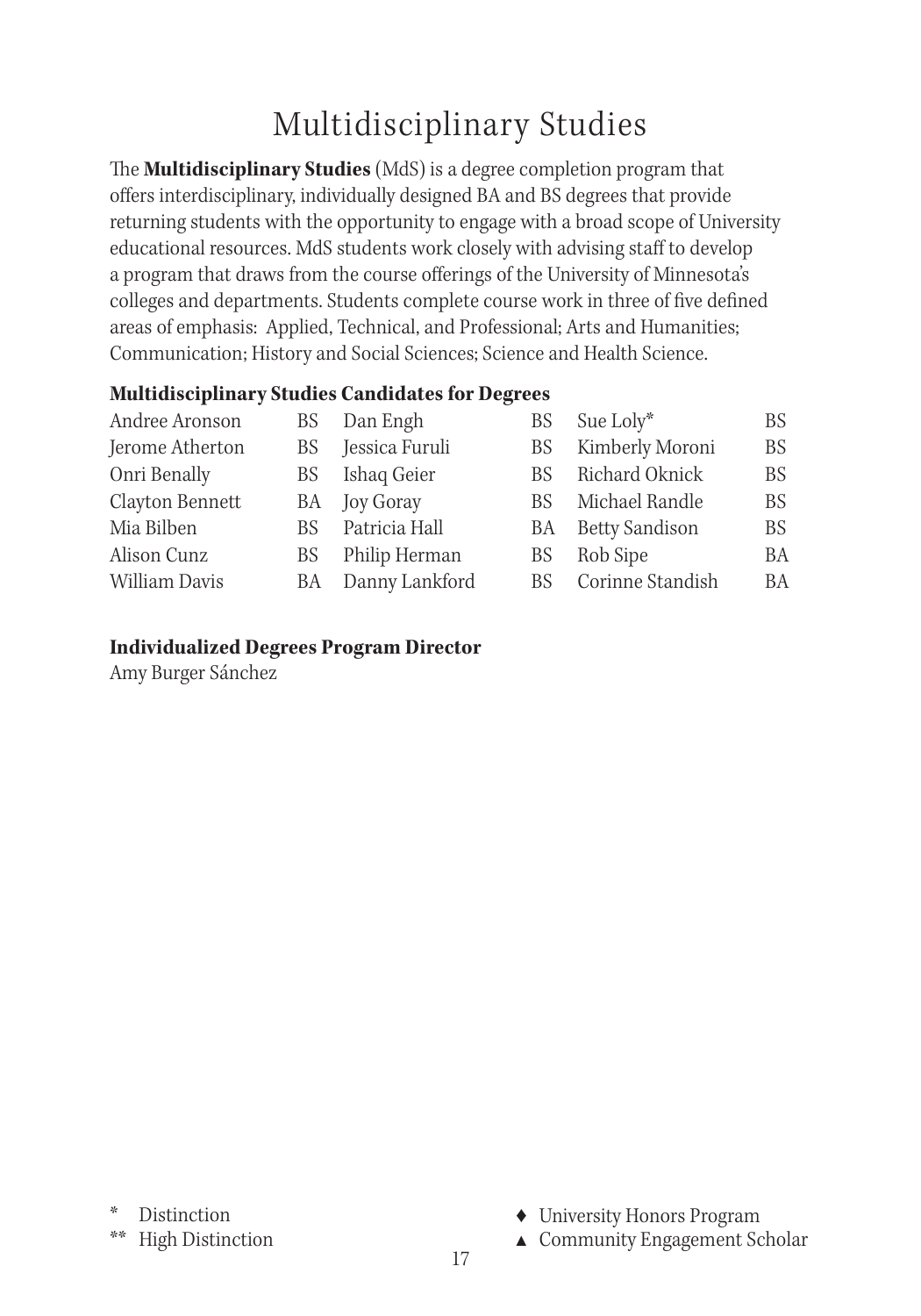## Master of Professional Studies in Addictions Counseling

The **Master of Professional Studies in Addictions Counseling** degree responds to the growing need for licensed substance use counselors. The program provides students with a strong theoretical and practical foundation in evidence-based treatment modalities, clinical skills, professional and ethical responsibilities, and client advocacy. Graduates emerge from the program with training and real-world experience in the addictions and clinical counseling fields in order to meet the needs of a diverse society.

#### **Master of Professional Studies in Addictions Counseling Candidates for Degrees**

Danielle Berkow-Schwartz Victoria Borys Ariel Brinson

Gordon Culley Kristen Ebert Charles Ellerbroek Adam Nelson

**Director of Graduate Studies**

Debra Wamsley

## Master of Professional Studies in Applied Sciences Leadership

The **Master of Professional Studies in Applied Sciences Leadership** is a fully online program that combines two certificates into a stackable master's degree. Building on a disciplinary foundation in the sciences, students gain strong leadership skills bridging their work experiences with knowledge gained in the program through coursework and a capstone experience. Students with this degree are well prepared to advance their science careers in a leadership role within the government sector, nonprofit agencies, international organizations, corporations, and research companies.

### **Master of Professional Studies in Applied Sciences Leadership Candidate for Degrees**

Chloe Creager Jason Ertl

Elleni Paulson Sadie Schuldt

Mikayla Wehrle

### **Director of Graduate Studies**

Jennifer van de Ligt, PhD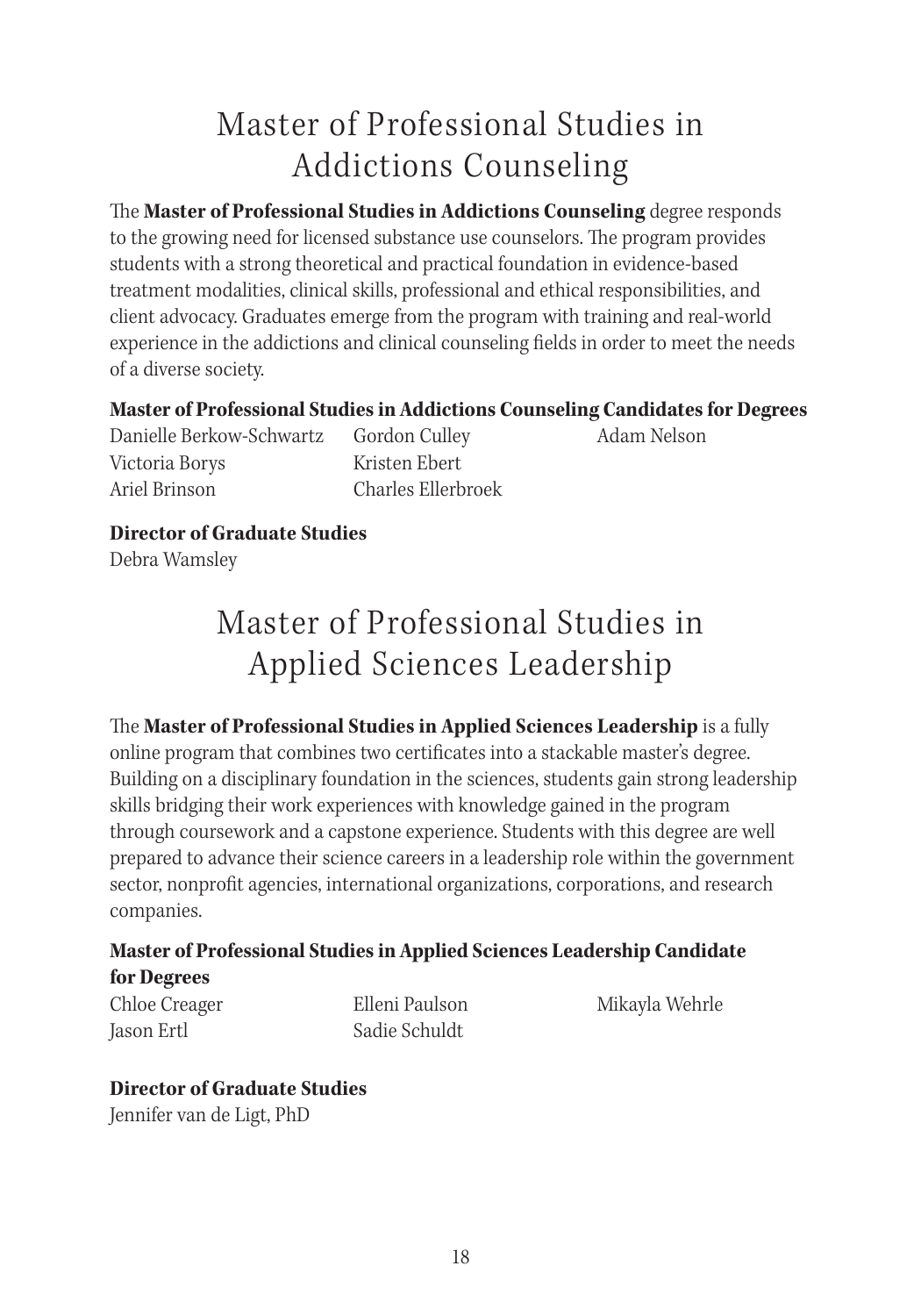## Master of Professional Studies in Arts and Cultural Leadership

The **Master of Professional Studies in Arts and Cultural Leadership** program encourages students to build a master's degree around their personal strengths, experiences, and career direction within a leadership framework. The ACL degree provides students with a career-related focus by combining course work in leadership with seminars and mentorship experiences in arts and cultural studies. Students gain insights, establish networks, and develop approaches to creating and leading organizations in the complex economic, political, ethical, and social environments in which they function.

#### **Master of Professional Studies in Arts and Cultural Leadership Candidates for Degrees**

| Henry Dykstal   | Maureen Long       | Meaghan Shomion |
|-----------------|--------------------|-----------------|
| Jennifer Hammer | John Marks         |                 |
| Cari Hatcher    | Christina Martinez |                 |

#### **Director of Graduate Studies**

Thomas Borrup, PhD

### Master of Biological Sciences

The **Master of Biological Sciences** is a flexible, individually designed graduate degree that allows students to tailor their scientific education to meet their professional goals, while advancing their knowledge of modern biology.

#### **Master of Biological Sciences Candidates for Degrees**

| Sophie Bell        | Kristen Hansen        | James Nesbit  |
|--------------------|-----------------------|---------------|
| Genevieve Benjamin | Amna Hussein          | Ethan Novacek |
| Brody Bien         | Behiye Kodal          | Jane Seaver   |
| Claire Casey       | Abigail Kohut-Jackson | Carly Ulrich  |
| Logain Elnimeiry   | Samuel Kutzler        | Eric Warme    |
| Riley Esch         | Hilary Major          | Eyob Weyu     |
| Benjamin Grosberg  | Jacob Mazurek         |               |
| Christopher Hansen | Nasia Mead            |               |

#### **Director of Graduate Studies**

Romas Kazlauskas, PhD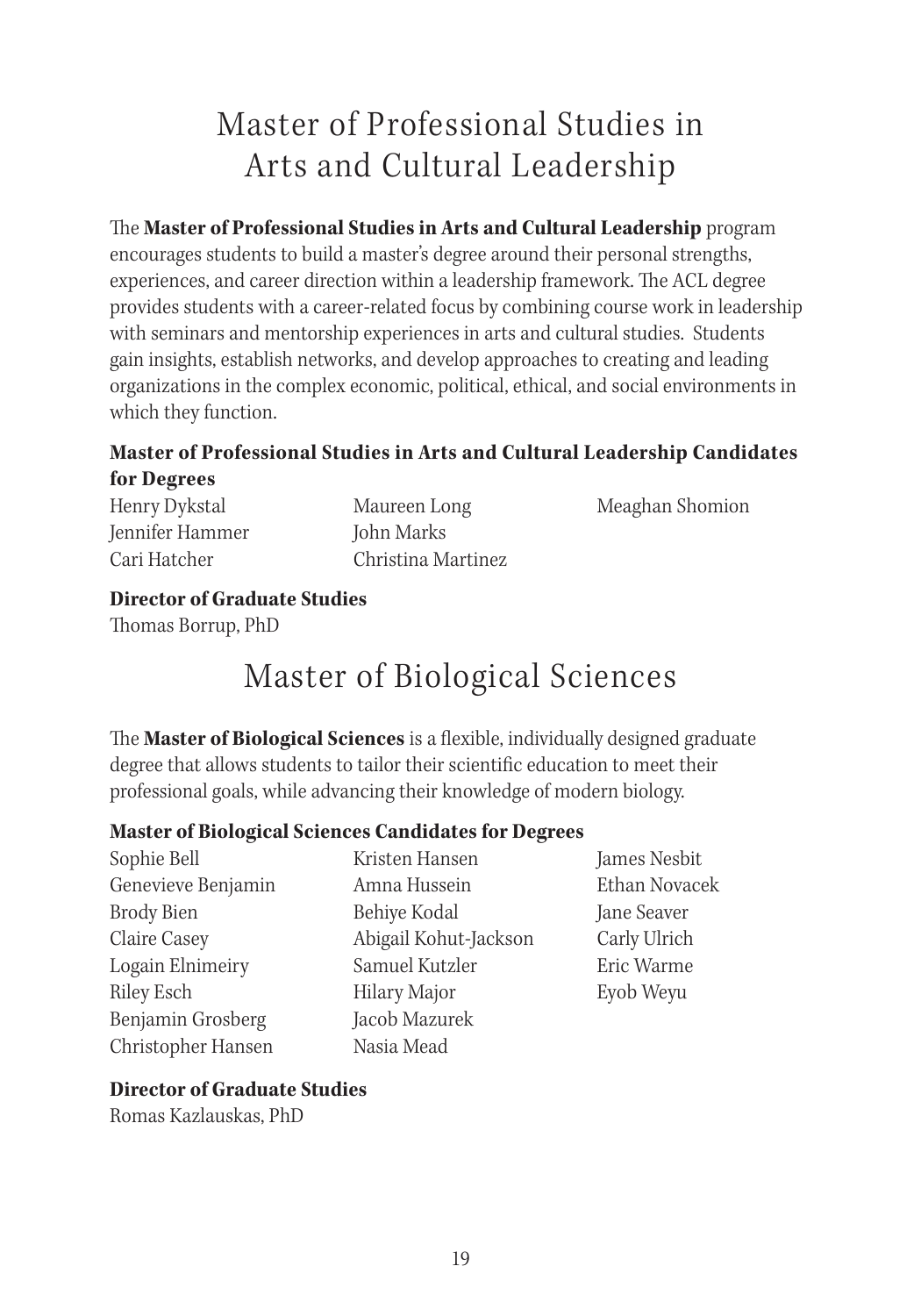## Master of Professional Studies in Civic Engagement

The **Master of Professional Studies in Civic Engagement** degree is designed to meet the unique needs of working adult students looking to develop broad applied managerial skills complemented by deep disciplinary knowledge in a focused area of civic and social engagement. Graduates of this degree benefit from enhanced humancentered and data-focused applied professional skills that have become integral to leadership success. They are well-positioned to take on challenges in the ever-changing global workforce and become changemakers within their communities.

**Master of Professional Studies in Civic Engagement Candidates for Degrees** Michael Carri Nicole Conlin Mikayla Frey

**Director of Graduate Studies**  Amy Kicher, DrPH

## Master of Professional Studies in Horticulture

The **Master of Professional Studies in Horticulture** degree is designed to enhance the capacity of those currently working in the horticulture industry and provide the knowledge base needed by others interested in beginning new careers, starting their own business, or pursuing personal interests in horticulture. The degree provides a strong foundation of contemporary horticultural knowledge, yet is flexible enough to allow individuals to focus on the specific skills they wish to hone.

**Master of Professional Studies in Horticulture Candidates for Degrees** Cody Jennings Mary Nieting Steven Van Natta

**Director of Graduate Studies**  Eric Watkins, PhD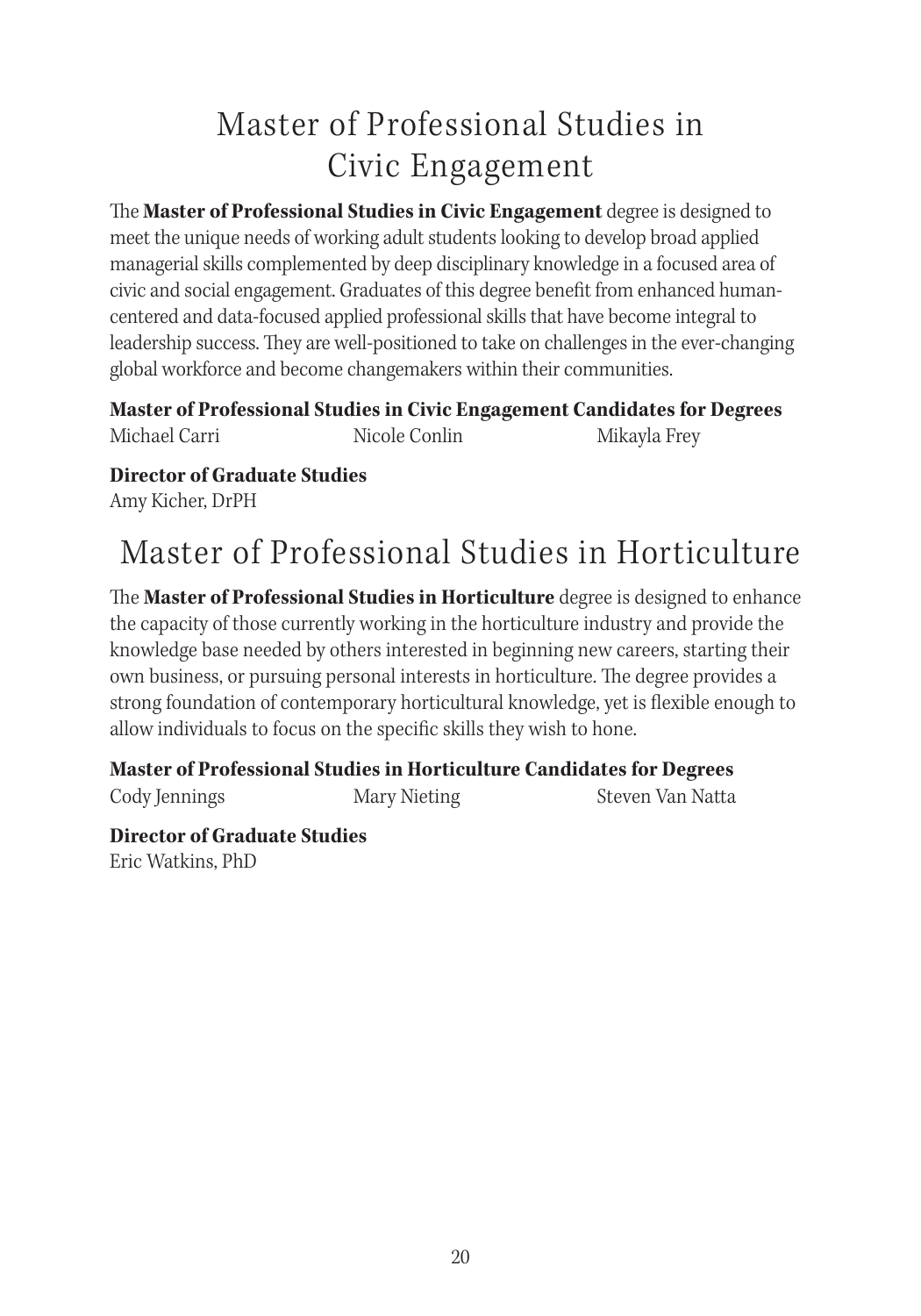## Master of Professional Studies in Integrated Behavioral Health

The **Master of Professional Studies in Integrated Behavioral Health** merges mental health and substance abuse education and training into a single comprehensive and cohesive program. This synthesis represents an important and pioneering shift in the preparation of clinicians to work with clients who have co-occurring mental health and substance use disorders.

#### **Master of Professional Studies in Integrated Behavioral Health Candidates for Degrees**

Sarah Boyd David Castaneda Claire Cooney Erica Derifield Jenna Janssen Neil King

Aria Larion-Klein Jacob Moll Emily Mueller Yiu Ngai Briana Paige Andrew Rabe

Melissa Rozmiarek Katie Schuver Ryan Tink Sarah Vanyo Ariel Webster

#### **Director of Graduate Studies**

Debra Wamsley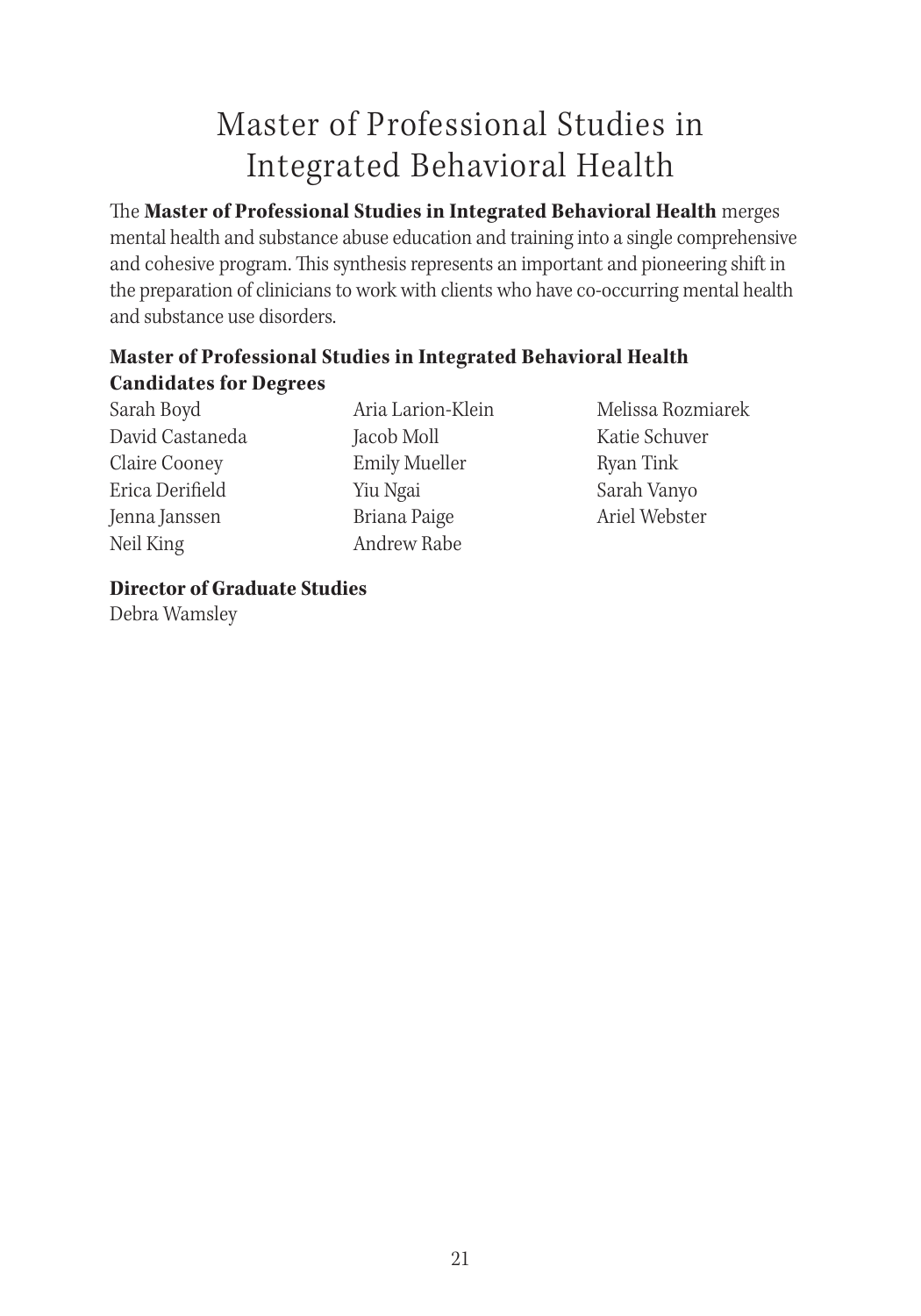### **Osher Reentry Scholarship Program**

The Osher Reentry Scholarship Program was established by the Bernard Osher Foundation of San Francisco, California, to support individuals who have both a significant gap in their education and a significant time left in the workforce to complete their baccalaureate degree. The scholarship recognizes the commitment and efforts required to reenter college while balancing work, family, and civic responsibilities.

| Andree Aronson |  |
|----------------|--|
| Alison Cunz    |  |
| Mary DaSilva   |  |
| Jessica Furuli |  |

Alyson Gilbert Joy Goray Patricia Hall Sue Loly

Izabela Pokora Michael Randle

#### **Julius Nolte-Harold Miller Scholarship**

The Nolte-Miller Scholarship was established in honor of Dean Emeritus Julius M. Nolte (1945–1963) and Dean Harold Miller (1972–1998) for their leadership and service to the College of Continuing and Professional Studies. This general scholarship fund supports non-traditionally aged students taking classes in the College of Continuing and Professional Studies.

| Mia Bilben        | Kriste |
|-------------------|--------|
| Temay Broadway    | Jenna  |
| Claire Cooney     | Jacob  |
| Logain Elnimeiry  | Kayse  |
| Jason Ertl        | Jacob  |
| Alyson Gilbert    | Moha   |
| Ishaq Geier       | Mary   |
| Benjamin Grosberg | Andre  |
|                   |        |

Kristen Hansen **Janssen** Jacob Mazurek Mohamed Moll med Morad Nieting ew Ochs

Andrew Rabe Melissa Rozmiarek Sadie Schuldt Tristan Stuart Ryan Tink Carly Ulrich Seth Wagner Mikayla Wehrle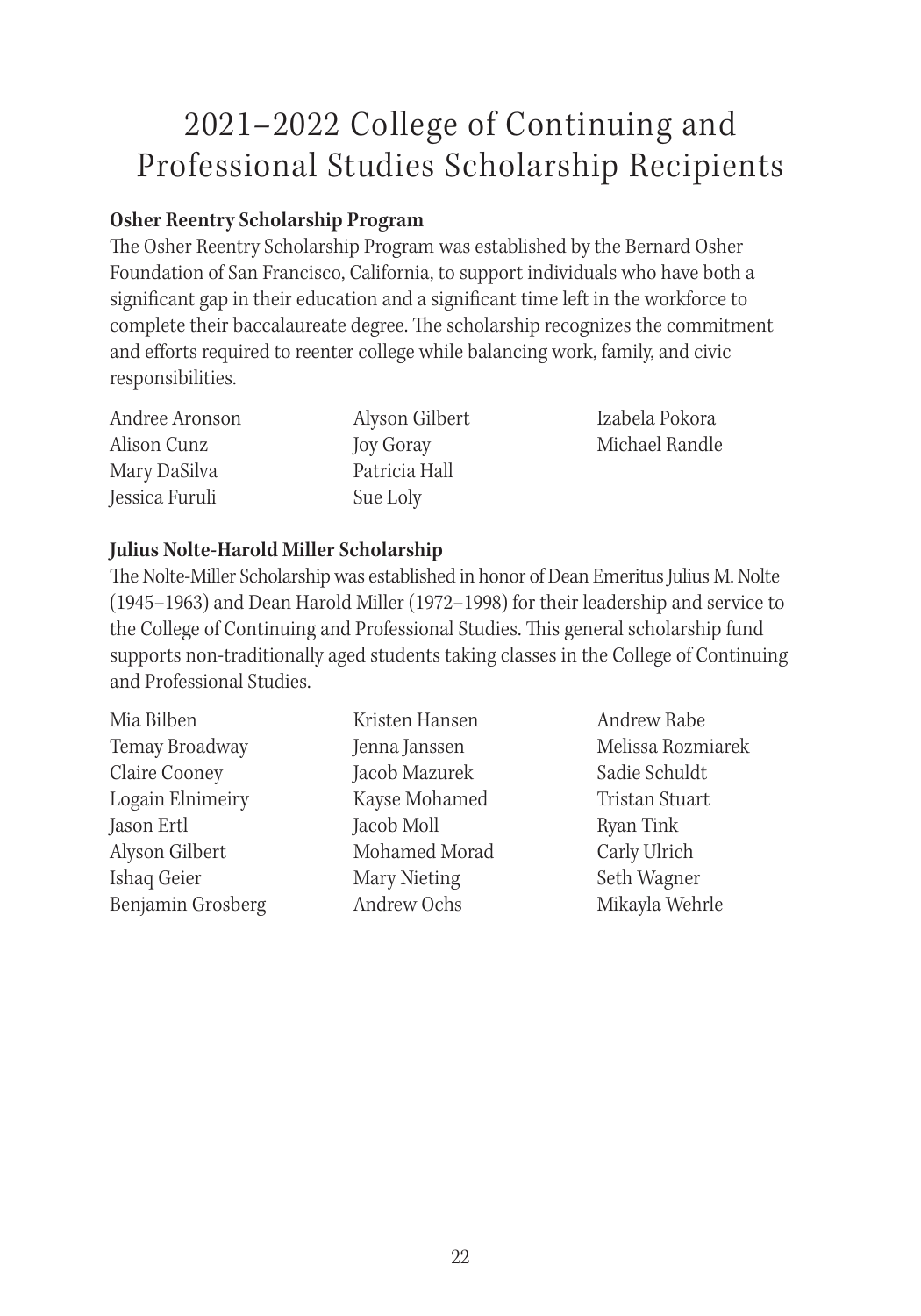#### **Ingrid Lenz Harrison Scholarship for Continuing Education**

Alfred and Ingrid Lenz Harrison established the Ingrid Lenz Harrison Scholarship in 2001 to promote lifelong learning through the College. This scholarship is awarded to encourage College of Continuing and Professional Studies (CCAPS) learners with a financial hardship to attend any and all classes, courses, and programs offered by CCAPS.

| Jason Ertl        | Allyson Missling     |
|-------------------|----------------------|
| Alyssa Foeller    | Hadsan Mohamed       |
| Joy Goray         | Zenad Mohamed Sherif |
| Noelle Greely     | Jacob Moll           |
| Benjamin Grosberg | Ryan Moua            |
| Kristen Hansen    | Mary Nieting         |
| Iqra Hassan       | Lauren O'Brien       |
| Julia Hayes       | Benjamin Oman        |
| Malyun Jama       | Jacob Rodriguez      |
| Nawal Jama        | Melissa Rozmiarek    |
| Jenna Janssen     | Sadie Schuldt        |
| Jerry Jiang       | Tristan Stuart       |
| Arwa Jimale       | Jay Tran             |
| Caresa Kosek      | Carly Ulrich         |
| Aria Larion-Klein | Ariel Webster        |
| Kongmeng Lor      | Jeri Wright          |
| Hilary Major      | Mai Xue Xiong        |
| Purity Makori     | Ishrah Yusuf         |
| Dorothy Mboma     | Adelaide Zibrowski   |
|                   |                      |

### **Karin L. Larson Interdisciplinary Education Scholarship**

Karin Larson obtained her undergraduate degree in business and international relations in 1960 through University College at the University of Minnesota. She established this scholarship to foster future generations of first-in-family degree seekers and to support those students who are pursuing undergraduate interdisciplinary degrees at the University's College of Continuing and Professional Studies.

| Leylo Abdirizak  | Temay Broadway |
|------------------|----------------|
| Ilhan Abdulrazak | Maida Fazlic   |
| Reese Anderson   | Nypri Fisher   |
| Oluwafeyisayo    | Alyssa Foeller |
| Ayobamidele      | Ishaq Geier    |
| Onri Benally     | Alina Higgins  |
| Mia Bilben       | Malyun Jama    |

Caresa Kosek Allyson Missling Lauren O'Brien Julia Passmore Amber Rosenthal Jesus Trujillo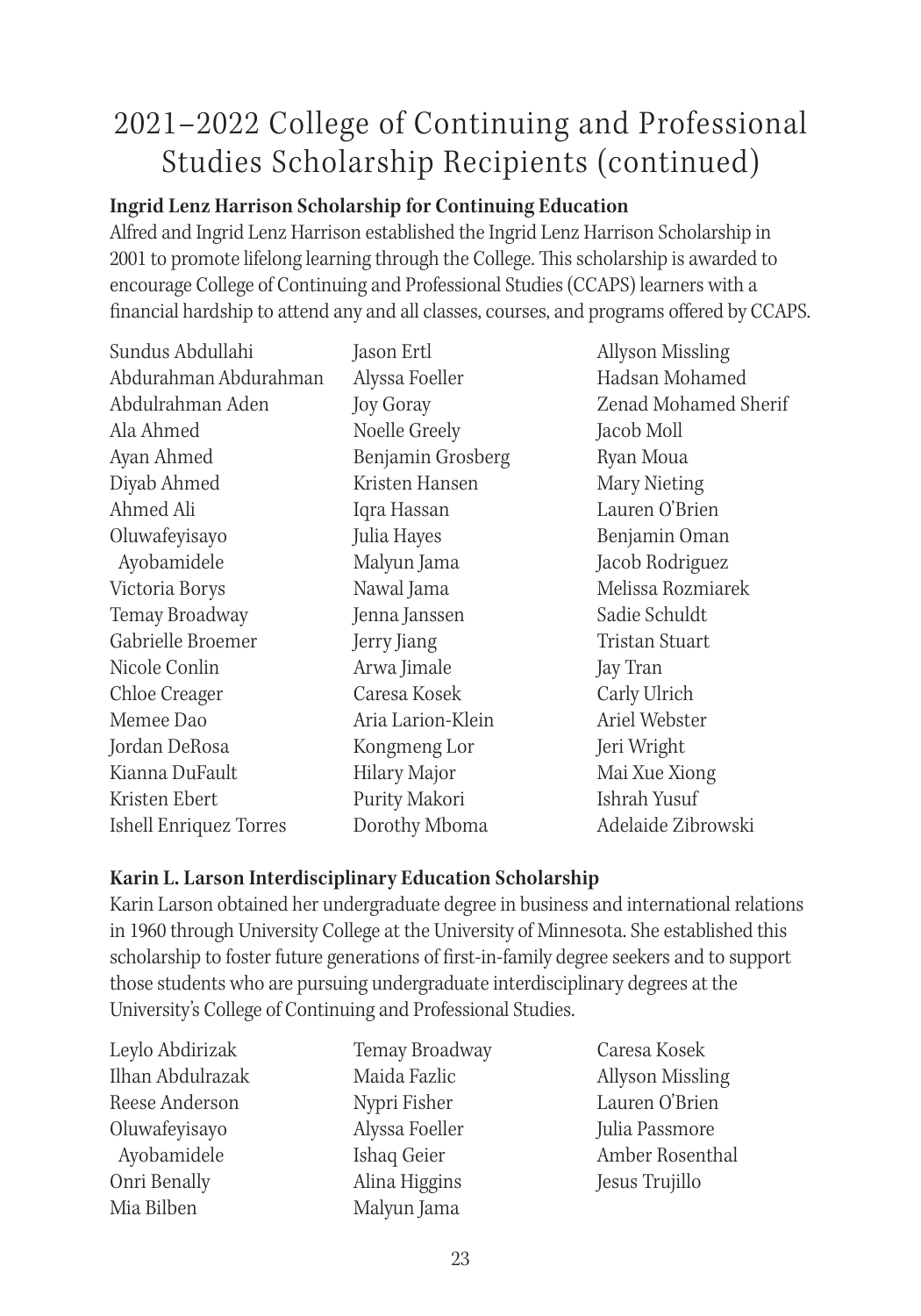### **J.W. Buchta Memorial Scholarship**

In 1968, friends, family, and colleagues of Dean Emeritus J. William Buchta established this fund to honor the late Dean Buchta and his lifelong commitment to interdisciplinary education. Awards are made to students who have demonstrated academic achievement while working toward an interdisciplinary baccalaureate degree.

| John Cady       | Eric Judge         |
|-----------------|--------------------|
| Lewis Freese    | Noelle Kirscht     |
| Chloe Gerlach   | Kortney Krampotich |
| Kyle Gracey     | Mi Le              |
| Noelle Greely   | Kelsy Mendenhall   |
| Kaitlyn Hawkins | Ria Muehleis       |

Richard Oknick Izabela Pokora Amber Rosenthal Rachel Tritch

#### **Ceil T. Victor Scholarship**

Ceil T. Victor established this scholarship to support goal-oriented working students who are attending the University to achieve a degree or certificate or to take professional development courses through the College of Continuing and Professional Studies. Students must contribute to the cost of their education from their own resources and be ineligible for employer-funded educational support.

| Victoria Borys   | Mikayla Frey   | Mary Nieting      |
|------------------|----------------|-------------------|
| Chloe Creager    | Kristen Hansen | Elleni Paulson    |
| Logain Elnimeiry | Nasia Mead     | Melissa Rozmiarek |

#### **Knutson Construction Scholarship**

The Knutson Construction Scholarship was established in 2019 by Knutson Construction to provide support to students interested in the construction management field. Knutson Construction has been in operation since 1911 and has a presence throughout the US. The organization has leaders in "Green Construction" and handles all phases of construction, including pre-construction, general contracting, construction management, and design/build. The Knutson Construction Scholarship will be awarded to assist CCAPS undergraduate degree program students enrolled in the Construction Management Program who have both financial need and academic merit.

Cameron Vargo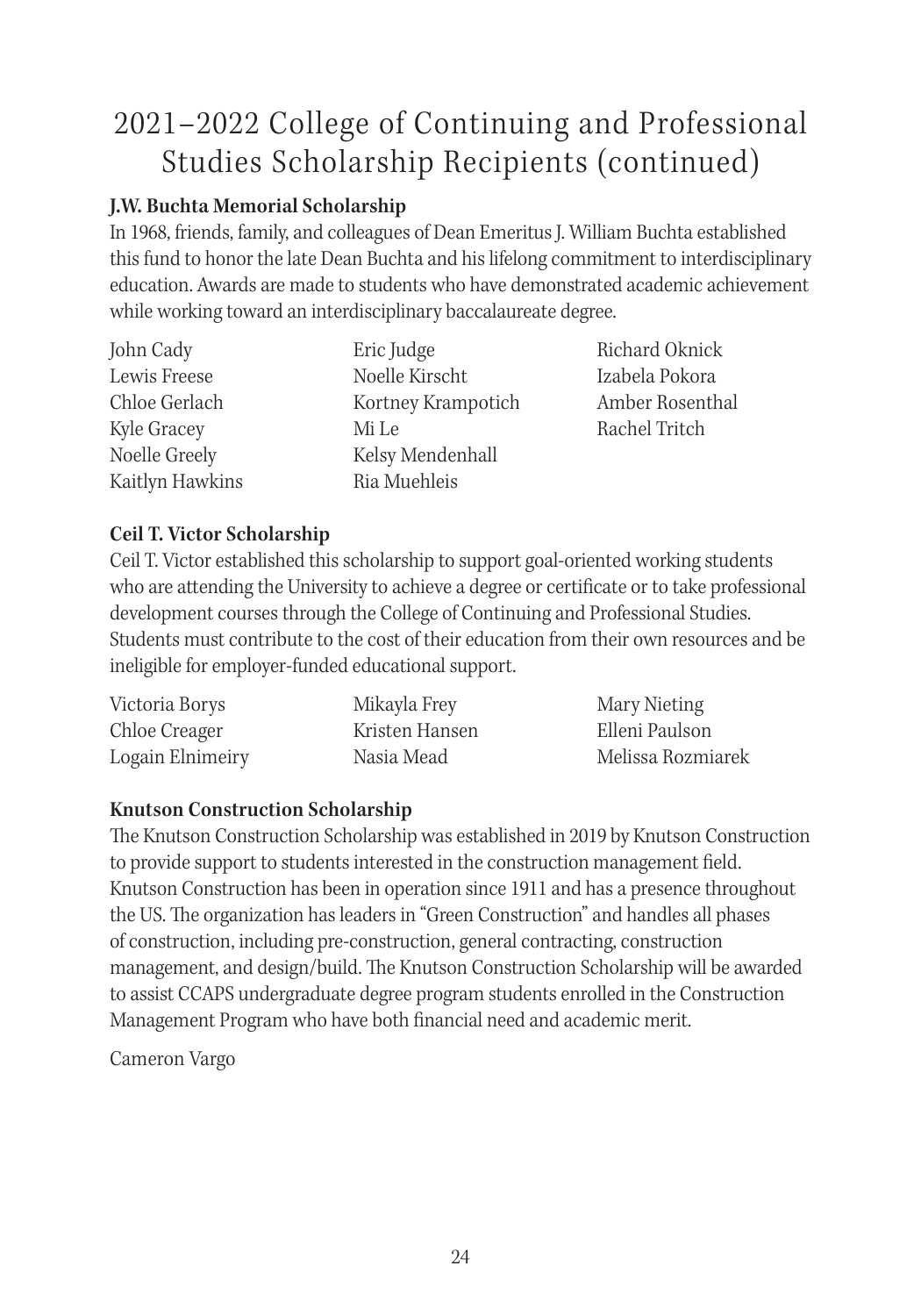### **McGough Construction Scholarship**

The McGough Construction Company's reputation as one of the country's most noteworthy construction and contracting companies is matched by their strong commitment to the University of Minnesota over the past 50 years. The McGough Construction Scholarship will help students in the Construction Management program at the Twin Cities Campus who have both a financial need and academic merit. In this way, McGough will carry on the tradition of industry excellence for the next century and beyond.

Benjamin Oman

#### **Construction and Facilities Management Scholarship (BAS CM Scholarship)**

This scholarship was established in 2010 by generous faculty, students, and alumni of the Construction Management program to help students in this program reach their educational goals.

| Connor Doyle    | Benjamin Oman | Cameron Vargo |
|-----------------|---------------|---------------|
| Jamie Martinson | Karli Schmitt | Seth Wagner   |

### **Fibiger Award**

John Fibiger received his BA in mathematics in 1953 from University College. His long and illustrious career in business and his strong loyalty and gratitude toward his alma mater inspired Mr. Fibiger to establish this award. The Fibiger Award provides students in the University's unique interdisciplinary degree programs the opportunity to enhance their undergraduate education through research, projects, and professional internships.

| John Cady       | Aimee Kujak      | Rachel Tritch |
|-----------------|------------------|---------------|
| Kaitlyn Hawkins | Allyson Missling |               |

### **Mucke-Roff Scholarship**

This scholarship was endowed in 1974 to honor Louise Roff and Edith Mucke for their leadership in pioneering programs in Continuing Education for Women at the University of Minnesota. This scholarship is open to individuals taking credit and noncredit courses, workshops, and seminars offered by the College.

| Gabrielle Broemer | Iqra Hassan   |
|-------------------|---------------|
| Kianna DuFault    | Jacob Mazurek |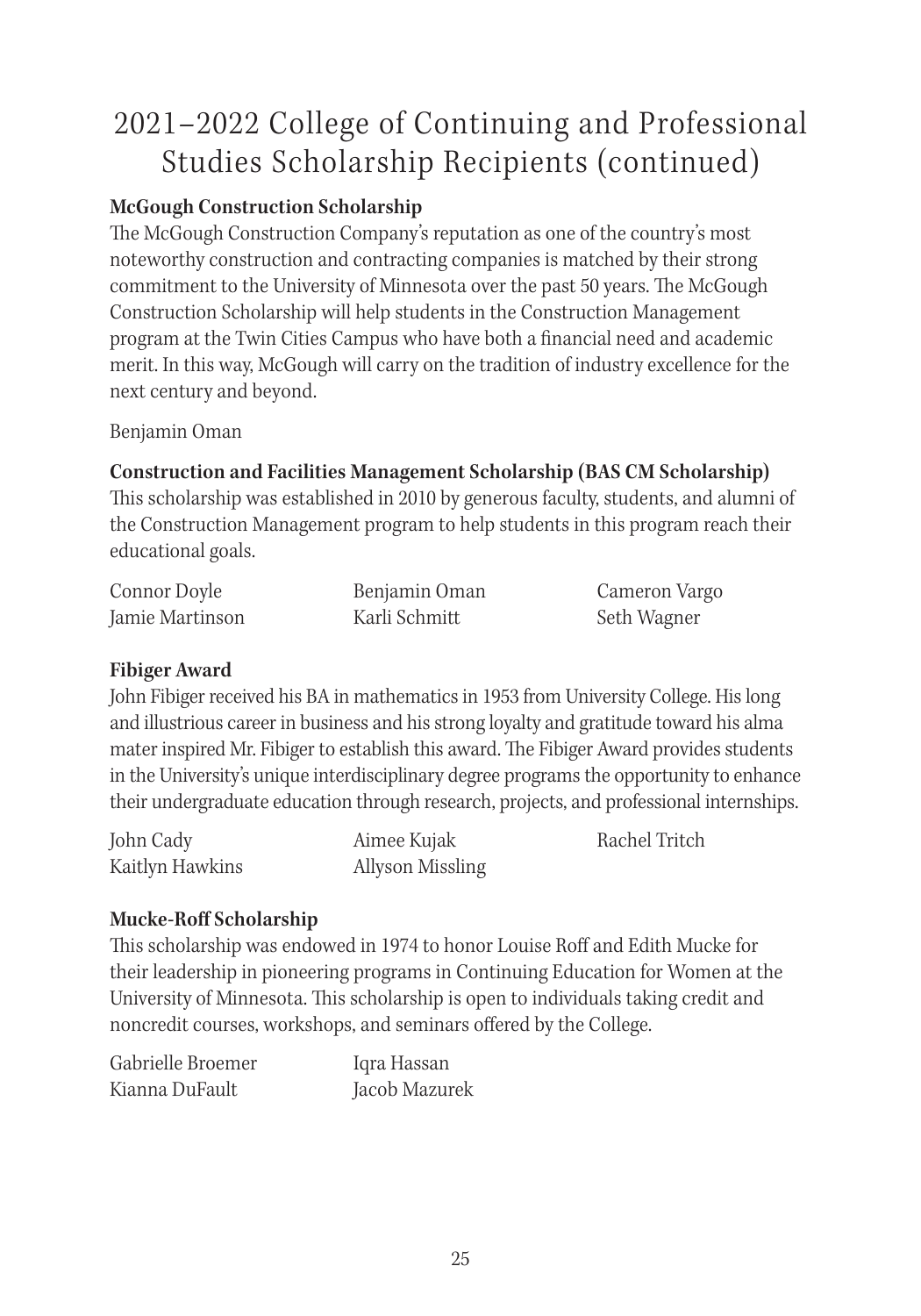### **Joan T. Smith Scholarship Fund Honoring Graca Machel**

Joan T. Smith established this scholarship in honor of the human rights advocate and former first lady of Mozambique, Graca Machel. The Joan T. Smith Scholarship Fund supports full- or part-time undergraduate students. A plus factor will be given to women who have a financial need and are recent African immigrants, refugees, asylees, or citizens of African countries living in the USA.

| Farah Abdulkadir | Hamdi Haji      | Elias Mohamed  |
|------------------|-----------------|----------------|
| Sundus Abdullahi | Anas Ismael     | Hadsan Mohamed |
| Sundus Farah     | Ndinagwe Minga  | Hodan Mohamed  |
| Habsa Gulet      | Mahamed Mahamed | Mohamed Morad  |

#### **Rosslyn S. Kleeman Scholarship Fund**

Rosslyn Kleeman received her BS degree from the University of Minnesota in Public Planning and Government in 1972 and was the first person to graduate from the University Without Walls. "Roz" had a long and distinguished career in public service in Minnesota and in Washington, DC. This scholarship will support students working toward their undergraduate degree and who are interested in public service and careers in government and the public sector.

| Kianna DuFault | Ndinagwe Minga | Adelaide Zibrowski |
|----------------|----------------|--------------------|
|----------------|----------------|--------------------|

### **Undergraduate Tuition Scholarship**

This award provides financial assistance to students in the College of Continuing and Professional Studies' undergraduate degree programs.

| Laden Aden      | Ratinaqu Hach  | Jordin Miller         |
|-----------------|----------------|-----------------------|
| Diyab Ahmed     | Nadine Hamida  | Hadsan Mohamed        |
| Huzaifa Ahmed   | Julia Hayes    | Hodan Mohamed         |
| Onri Benally    | Morgan Huenink | Françoise Ida Montcho |
| Narayan Bhagroo | Nawal Jama     | Jacob Rodriguez       |
| Jordan DeRosa   | Jerry Jiang    | Pedro Sanchez Aragon  |
| Rashed Elbaba   | Robera Legese  | Jay Tran              |
| Bryan Fristedt  | Dorothy Mboma  |                       |
|                 |                |                       |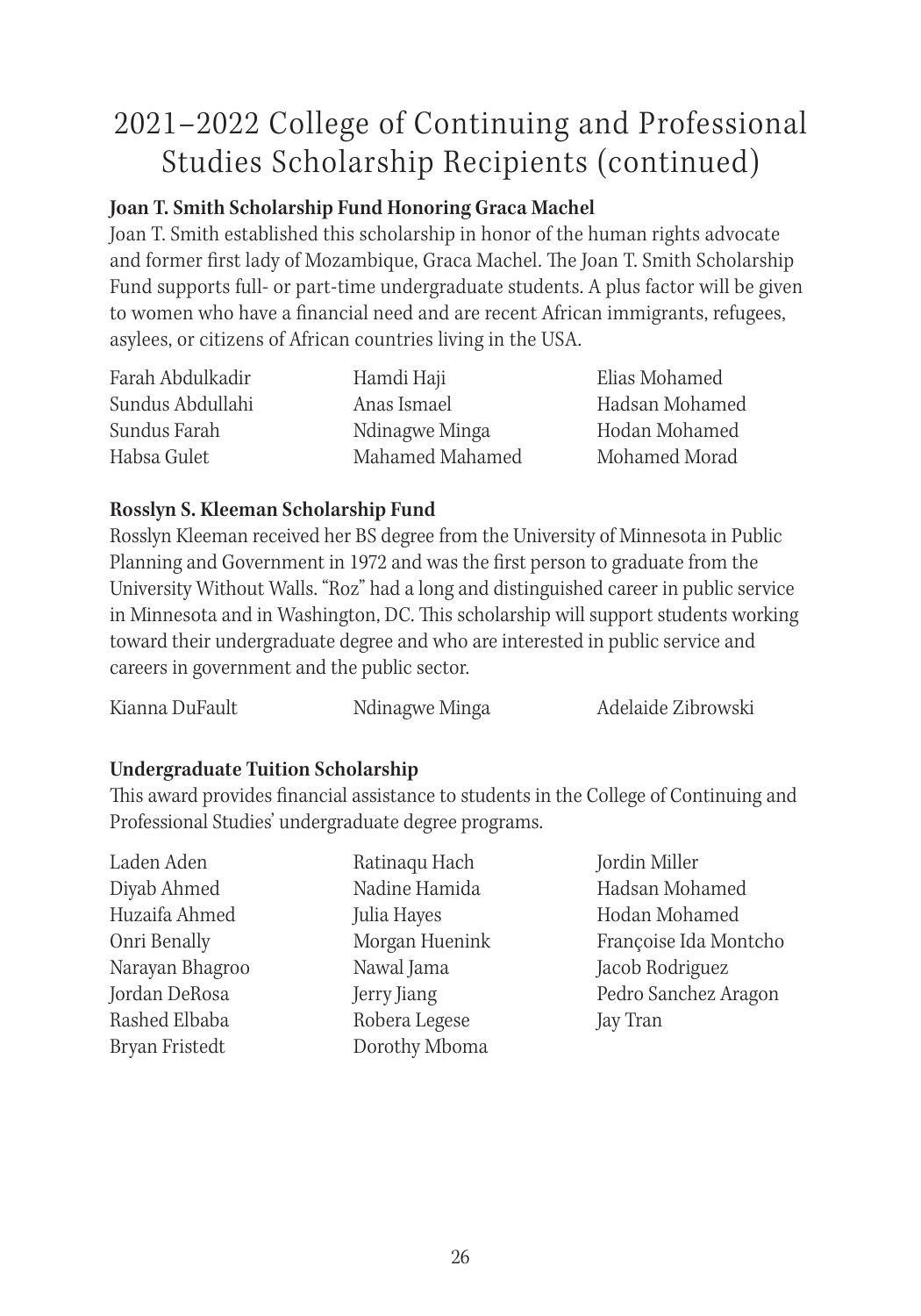### **Hilger Leadership Award**

The Hilger Leadership Award was established by A. Peter Hilger, AIA, Morse-Alumni Distinguished Teacher, faculty director, and internship advisor for the University of Minnesota Construction and Facility Management program, and a member of the University Academy of Distinguished Teachers. This award was created to recognize, support, and foster future leaders of the built environment.

| Kurt Gillund | Benjamin Oman | Karli Schmitt |
|--------------|---------------|---------------|
| Evan Labonte | Brandi Rutten |               |

### **College of Continuing and Professional Studies Diversity Scholarship**

The CCAPS Diversity Scholarship provides support for underrepresented student populations or those students who have backgrounds or experiences that have been historically under-served at the University, in the College of Continuing and Professional Studies (CCAPS), or in the applicable major or program at the time of the award.

| Huzaifa Ahmed | Mohamed Morad        |
|---------------|----------------------|
| Ratinaqu Hach | Pedro Sanchez Aragon |

### **College of Continuing and Professional Studies (CCAPS) Scholarship**

This scholarship was established to assist students in the College of Continuing and Professional Studies.

| Soada Abdirahman       | Robera Legese         | Nivian Moraa         |
|------------------------|-----------------------|----------------------|
| Muna Bishar            | Kongmeng Lor          | Alyssa Nelson        |
| Logain Elnimeiry       | Purity Makori         | Pedro Sanchez Aragon |
| Ishell Enriquez Torres | Ahmed Mohamed         | Jesus Trujillo       |
| Hamdi Haji             | Françoise Ida Montcho |                      |

### **JE Dunn Construction Company Scholarship**

The JE Dunn Construction Company Scholarship was established in 2017 to support students in the College's Construction and Facility Management programs. This scholarship is to support full-time undergraduate students with demonstrated academic merit and financial need who have completed their sophomore year of study. Preference is given to students who contribute to student body diversity.

Jamie Martinson Karli Schmitt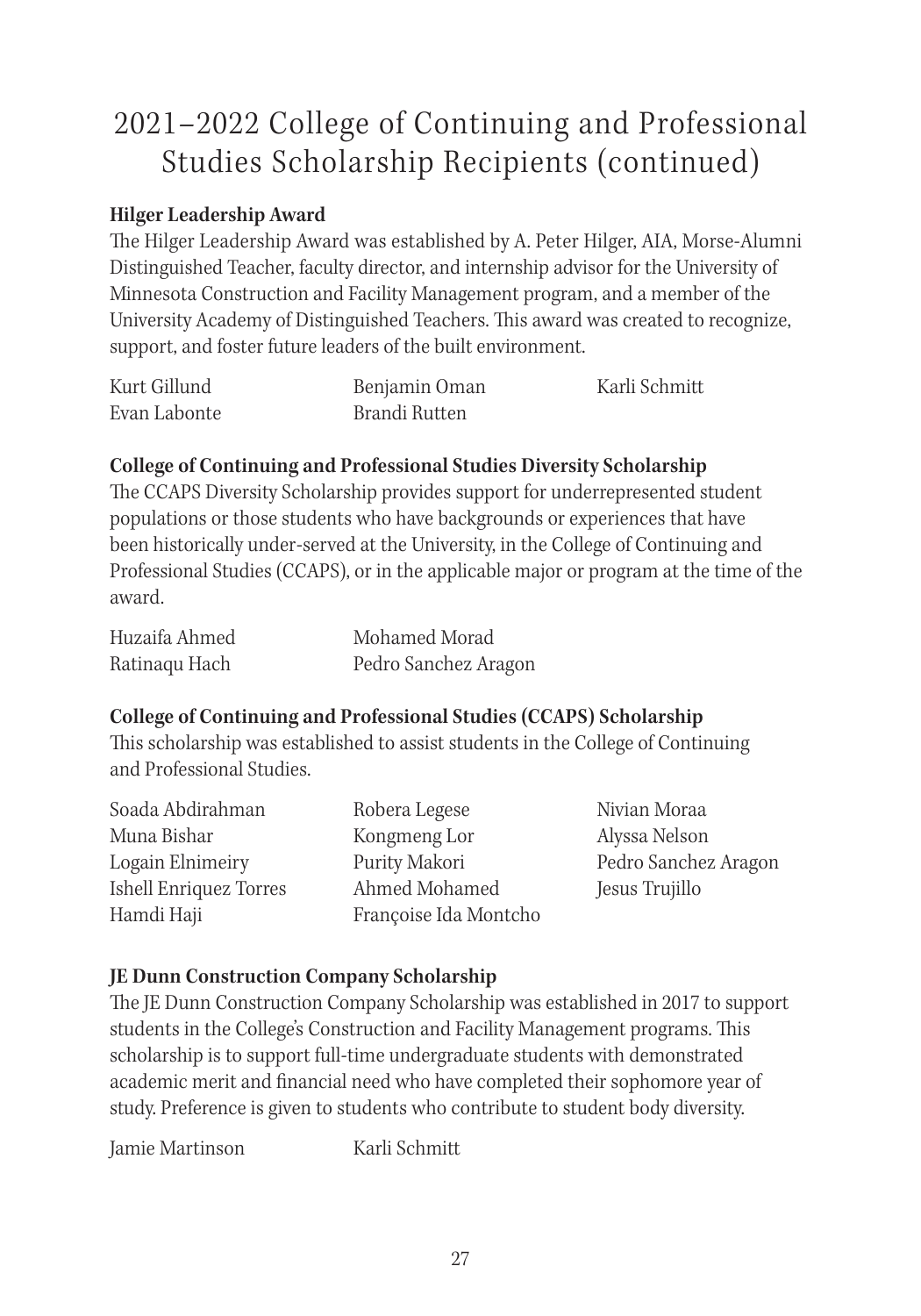### **Quell Bridge the Gap Scholarship**

The Quell Foundation works to educate communities about issues and concerns surrounding mental health, promoting open, judgment-free dialogue. This scholarship was established by Quell Foundation's Project Access as a means of fulfilling its mission to increase the talent pipeline through scholarship awards to students entering the mental health care profession, to expand the delivery of needed mental health care services, and to promote reformation to extend the scope of clinical behavioral health professional services. In CCAPS, this scholarship supports Integrated Behavioral Health and Addiction Counseling graduate degree program students with demonstrated academic merit.

Ryan Tink

### **CFMA Scholarship**

The Construction Financial Management Association (CFMA), Twin Cities Chapter actively promotes professional financial management and business opportunities in the construction industry across the state of Minnesota. CFMA established this scholarship at the University to provide financial support to talented and motivated students who are considering a career in finance, accounting, or management in the construction industry. Eligible students must be enrolled in the College, pursuing an undergraduate degree, minor, or certificate program in Construction Management.

### Jamie Martinson

### **Information Technology Infrastructure Scholarship**

This scholarship was established to provide scholarship support to students with financial need and academic merit who are pursuing the bachelor's degree in Information Technology Infrastructure within the College of Continuing and Professional Studies.

Nicholas Kjolsing

### **Opus Design Build Scholarship**

The Opus Design Build Scholarship was established in 2021 by Opus Design Build, LLC, to support undergraduate degree program students in the College of Continuing and Professional Studies Construction Management degree program. Eligible students must be enrolled in CCAPS and be able to demonstrate financial need and academic merit.

Seth Wagner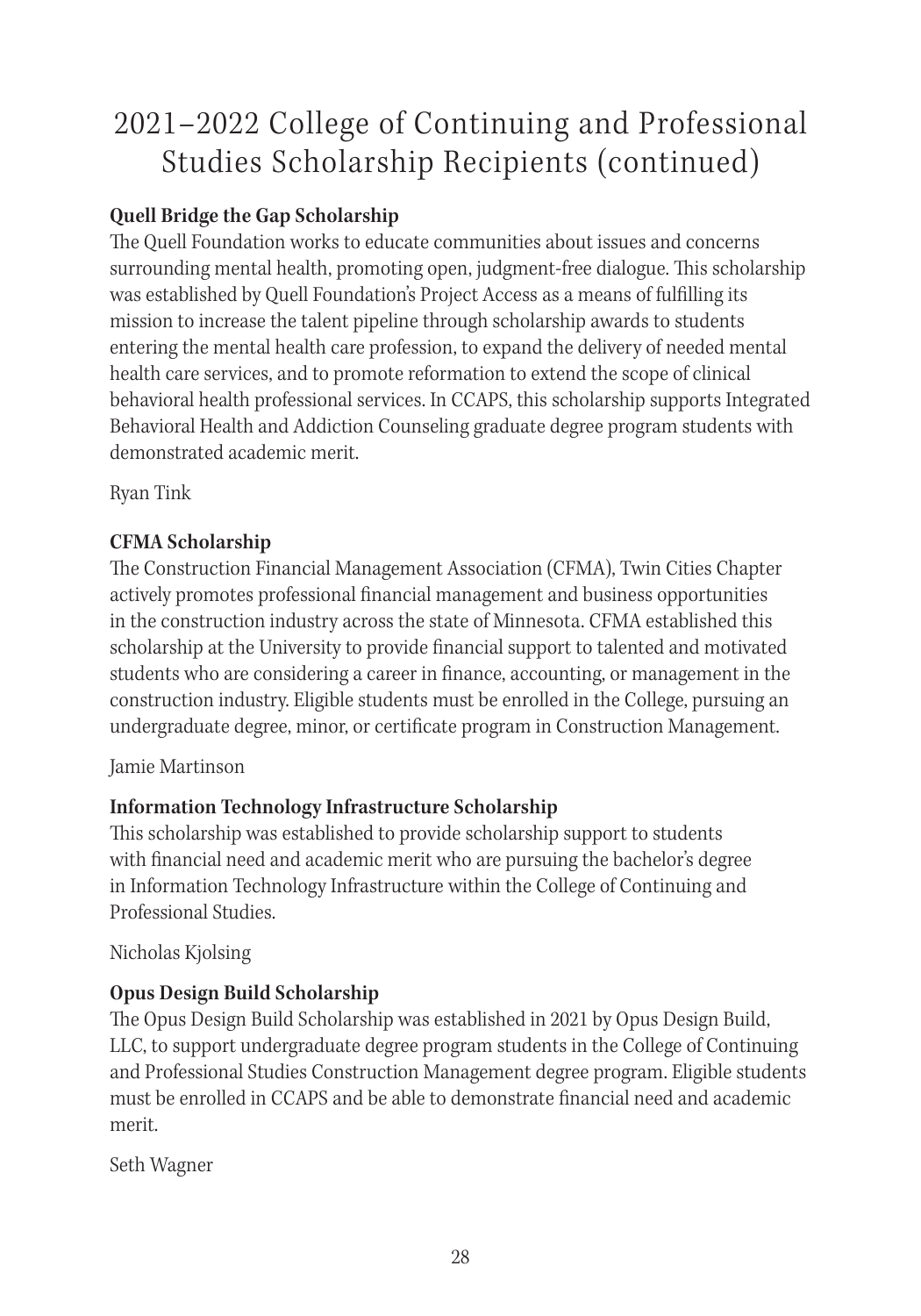### **PCL Construction Management Scholarship**

This scholarship was established by PCL Construction Services Inc. to support CCAPS students admitted to a Construction Management degree, minor, or certificate program. Students must have demonstrated high academic achievement and/or financial need. A plus factor will be given to applicants who, if under-represented at the time of the award, are either female students or students of color.

Jamie Martinson Brandi Rutten Karli Schmitt

#### **Health Services Management Scholarship**

This scholarship was established to provide support to students with financial need and academic merit who are pursuing the bachelor's degree in Health Services Management within the College of Continuing and Professional Studies.

Iqra Hassan

### Academic Awards

#### **Phi Beta Kappa**

Phi Beta Kappa is the nation's oldest and most prestigious academic honor society, founded on December 5, 1776. The University of Minnesota's chapter was chartered in 1892. Phi Beta Kappa membership identifies students as being in the top 10% of liberal arts and sciences graduates at the University of Minnesota.

Mi Le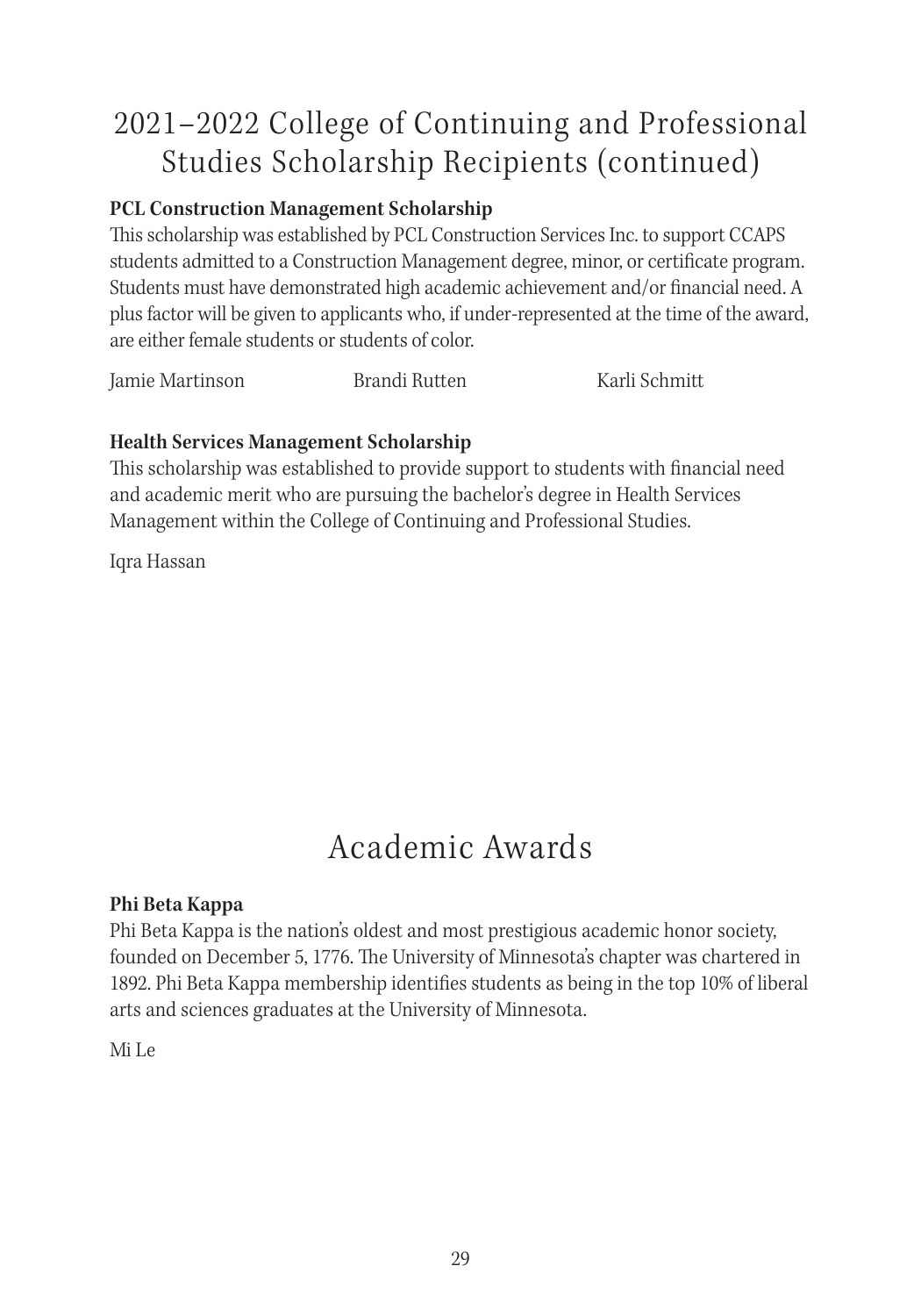## Honors and Distinction

**Distinction** requires a University of Minnesota grade point average (GPA) of 3.75. \* Indicates graduation with Distinction

**High Distinction** requires a University of Minnesota GPA of 3.90. \*\* Indicates graduation with High Distinction

**University Honors Program –** The University Honors Program (UHP) assists high-achieving students in making the most of their undergraduate education. UHP students are driven to excel both inside and outside the classroom.

♦ Indicates a University Honors Program student

**Community Engagement Scholars** – Students graduating with the Community Engagement Scholars distinction have completed at least nine credits of servicelearning course work, at least 400 hours of community service, and a series of reflective pieces. They also have completed an integrative community project that results in the creation of a sustainable project for a community organization.

▲ Indicates a Community Engagement Scholar

*All distinction degrees are for undergraduates and require a minimum of sixty graded semester credits completed in residence at the University of Minnesota. Candidates for distinction are pending spring grades.* 

## Academic Costume History

Academic gowns date back to the 14th century, when they served two functions of nearly equal importance: to indicate the academic rank of the wearer and to keep the scholar warm in the drafty stone halls of academia.

The markings, cut, and colors of modern-day academic costume—cap, gown, and sometimes hood—indicate the academic degree, the field of study, and the institution that granted the degree.

The cap at the University of Minnesota is the same for all academic degrees. The long point of the shell should be worn to the back. Tassels are fastened to the top of the cap and hang on either side "as the wind blows." Bachelor's degree gowns are worn by candidates for the Bachelor of Applied Science, Arts, Elected Studies, Fine Arts, and Science degrees. The bachelor's gown has long, pointed sleeves and is worn closed at the top. Hoods are not worn, but caps are.

The master's degree gown has long, oblong panels at the sleeve; the colors of the hood, worn down the back, indicate the type of degree earned.

The Latin honors insignia should be worn around the neck. Honors ribbons need not be returned; once awarded, they belong to the graduate.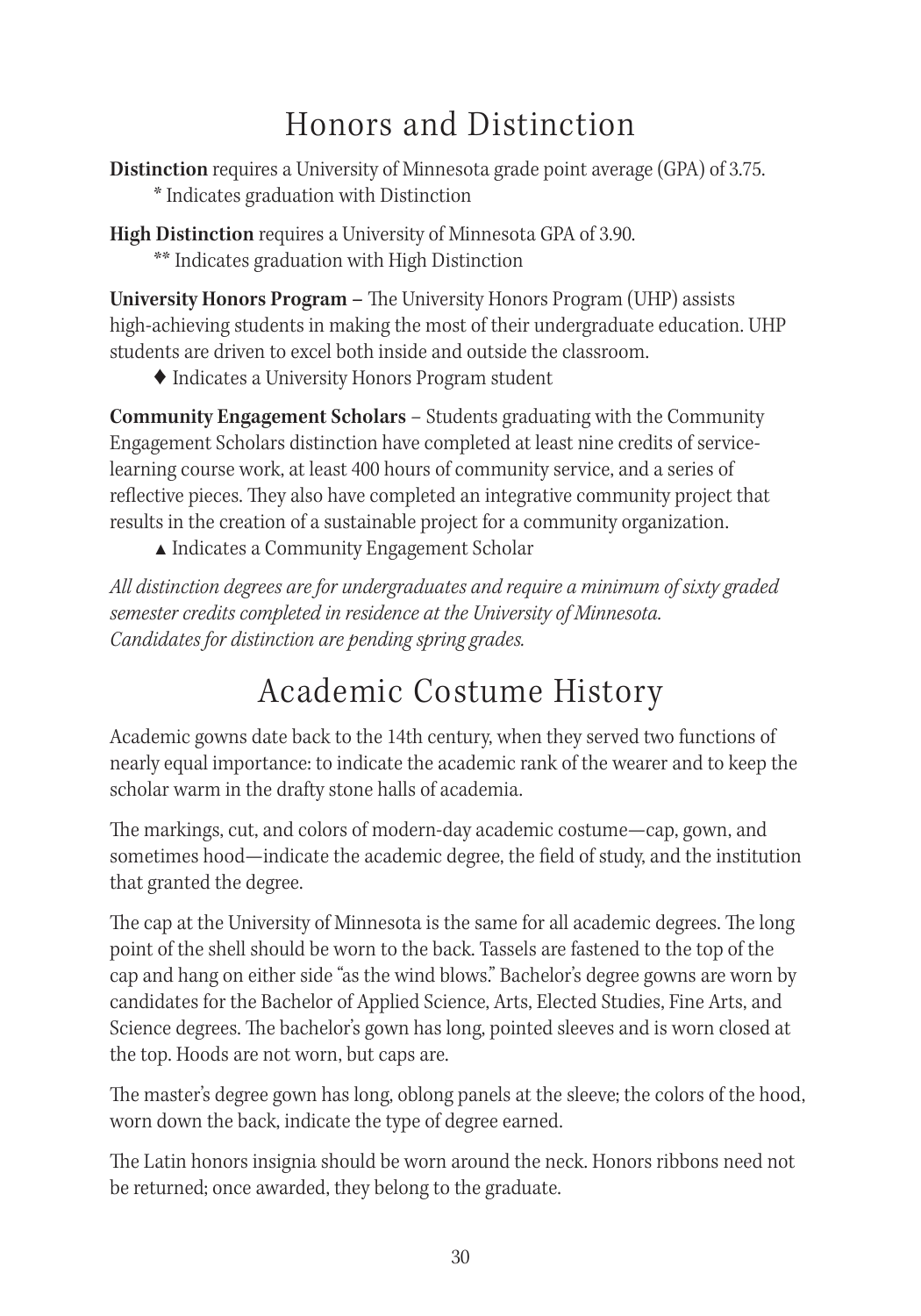### University of Minnesota Board of Regents

The Honorable Kendall J. Powell, Chair Golden Valley, Minnesota The Honorable Steven A. Sviggum, Vice Chair Kenyon, Minnesota The Honorable Mary A. Davenport Mankato, Minnesota The Honorable James T. Farnsworth Saint Paul, Minnesota The Honorable Doug A. Huebsch Perham, Minnesota The Honorable Ruth E. Johnson Rochester, Minnesota The Honorable Mike O. Kenyanya Maple Grove, Minnesota The Honorable Janie S. Mayeron Minneapolis, Minnesota The Honorable David J. McMillan Duluth, Minnesota The Honorable Darrin M. Rosha Independence, Minnesota The Honorable Bo Thao-Urabe Eagan, Minnesota The Honorable Kodi J. Verhalen Elk River, Minnesota

### University of Minnesota Administrative Officers

| Joan T.A. Gabel         | President                                                             |  |
|-------------------------|-----------------------------------------------------------------------|--|
| Quinn Gaalswyk          | Chief Auditor                                                         |  |
| Doug R. Peterson        | General Counsel                                                       |  |
| Rachel T. A. Croson     | <b>Executive Vice President and Provost</b>                           |  |
| Mary Holz-Clause        | Chancellor, University of Minnesota, Crookston                        |  |
| Jakub Tolar             | Dean, Medical School                                                  |  |
| Myron Frans             | Senior Vice President, Finance and Operations                         |  |
| Matt Kramer             | Vice President, University Relations & Government Relations           |  |
| Michael Oakes           | Interim Vice President for Research                                   |  |
| Mark Coyle              | Director of Athletics                                                 |  |
| Michael Goh             | Vice President for Equity and Diversity                               |  |
| Boyd Kumher             | Chief Compliance Officer                                              |  |
| Lendley (Lynn) C. Black | Chancellor, University of Minnesota, Duluth                           |  |
| Ken Horstman            | Interim Vice President, Human Resources                               |  |
| Ann Aronson             | Chief Marketing Officer                                               |  |
| Janet Schrunk Ericksen  | Chancellor, University of Minnesota, Morris                           |  |
| Bernard Gulachek        | Vice President & Chief Information Officer,<br>Information Technology |  |
| Chuck Tombarge          | Chief Public Relations Officer                                        |  |
| Lori J. Carrell         | Chancellor, University of Minnesota, Rochester                        |  |
| Michael Berthelsen      | Vice President, University Services                                   |  |
| J.D. Burton             | Chief Government Relations Officer                                    |  |
|                         |                                                                       |  |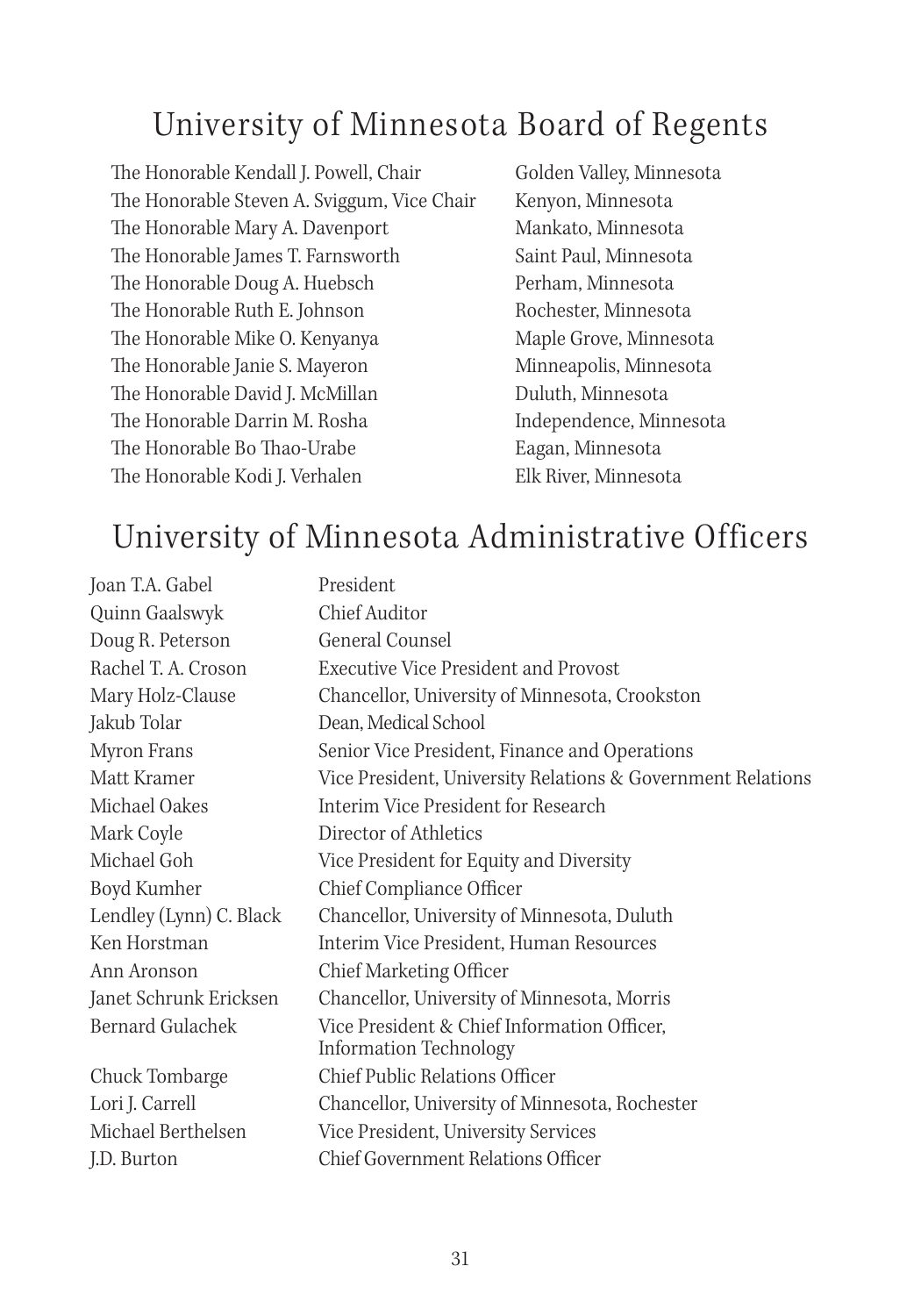## Hats Off to U of M Graduates!

Congratulations graduates! The University of Minnesota Alumni Association (UMAA) proudly welcomes you to our global community of 500,000+ alumni. Stay connected with the UMAA to accelerate your career, build your network, find community, and show U of M pride. Learn more at umnalumni.org.

Shop the Minnesota Alumni Market for alumni-made products and gifts, online at mnalumnimarket.com.



### UNIVERSITY OF MINNESOTA **ALUMNI ASSOCIATION**

umnalumni.org

### A Special Thanks to…

The Staff of Degree and Credit Programs

The College of Continuing and Professional Studies Ceremony Volunteers

### The Staff of Northrop

The Beacon Hill Brass (appearing by arrangement with Lynn Deichert Music) Megan Rodriguez, Vocalist

## One Kindly Note…

The College of Continuing and Professional Studies is proud to present in this program a roster of students who have completed their baccalaureate or master's degrees during the 2021–2022 academic year, as well as students who expect to complete their degrees at the end of Summer Term 2022.

The students listed in this program are confirmed as of April 30, 2022.

The University of Minnesota, Twin Cities is a smoke- and tobacco-free campus.

© 2022 Regents of the University of Minnesota. All rights reserved.

DO-CmmncmntEvntPrgrm/5.2022

The University of Minnesota shall provide equal access to and opportunity in its programs, facilities, and employment without regard to race, color, creed, religion, national origin, gender, age, marital status, disability, public assistance status, veteran status, sexual orientation, gender identity, or gender expression.

This material is available in alternative formats upon request. Direct requests to the College of Continuing and Professional Studies at ccapsinfo@umn.edu or 612-624-4000.